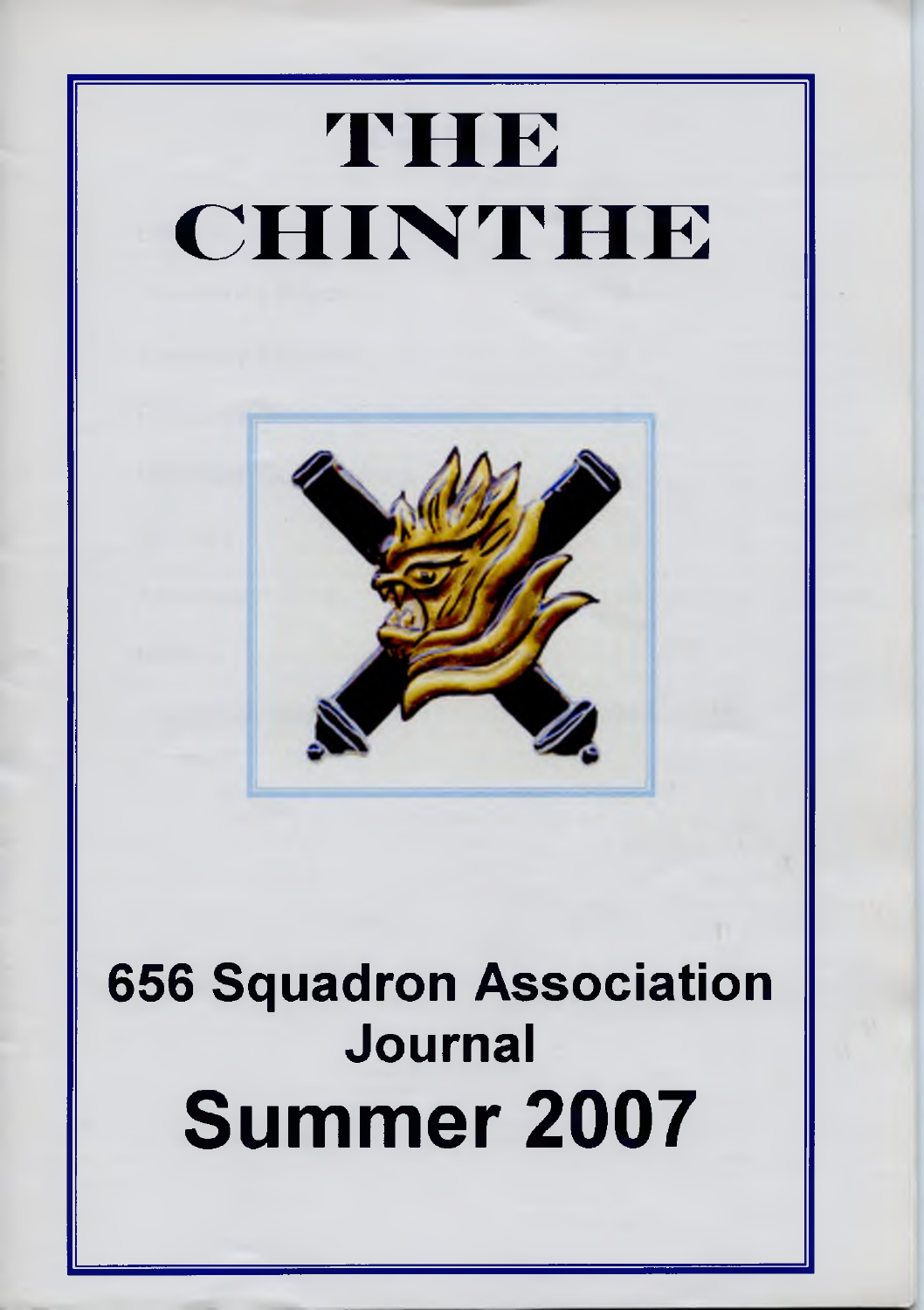### **CONTENTS**

| Editorial                        | 2  |
|----------------------------------|----|
| <b>President's Report</b>        | 3  |
| Secretary's Report               | 4  |
| <b>Falklands Memorial Parade</b> | 5  |
| <b>Members' Contributions</b>    | 8  |
| Obituary                         | 13 |
| <b>Association Shop</b>          | 18 |
| <b>Notices</b>                   | 21 |
| <b>Committee Members</b>         | 24 |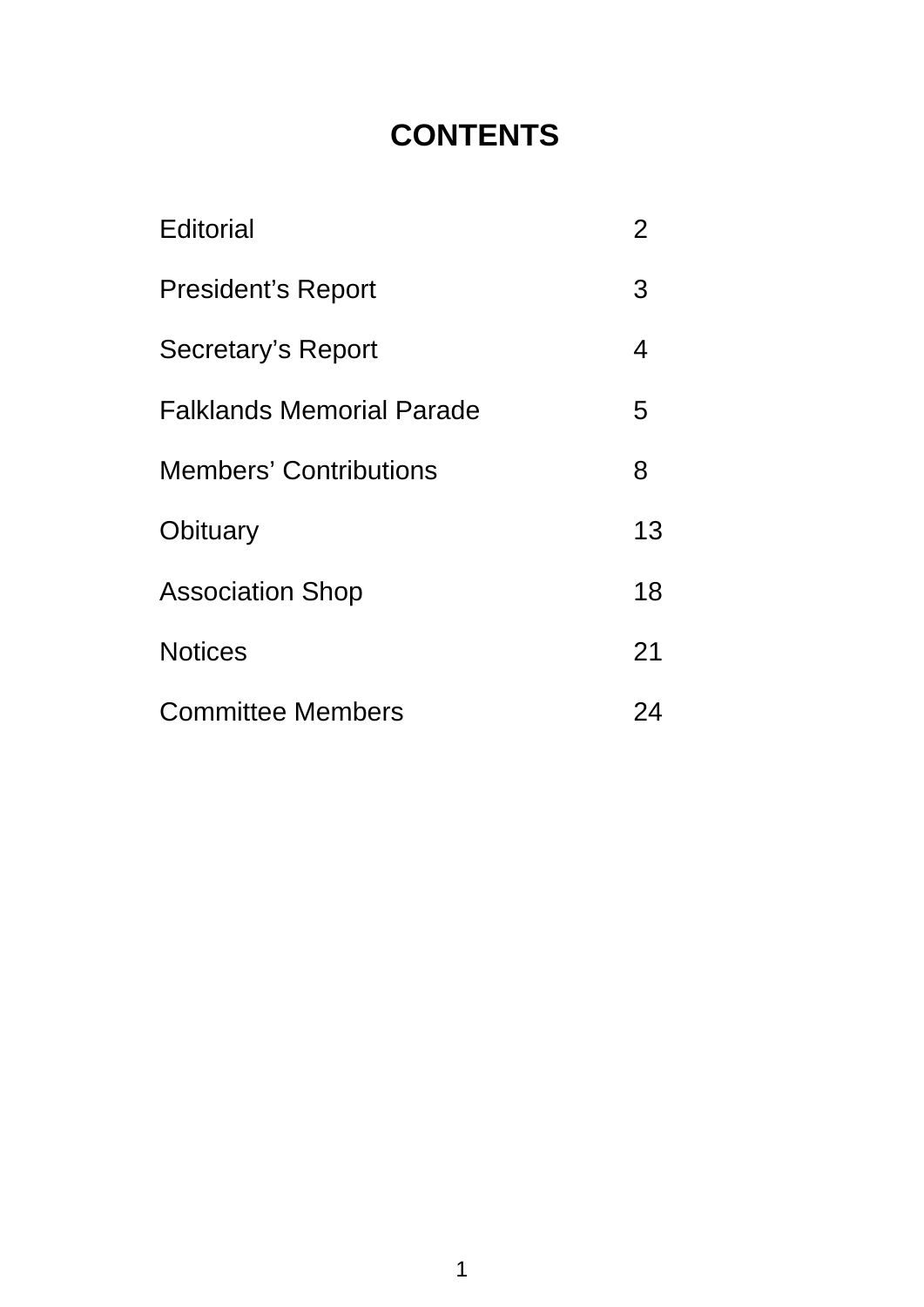Having said in the last Journal that an editorial would not be a regular feature, here I go again.

 Your committee have decided that this year we would publish three Journals. We normally publish the Summer Journal after the reunion but, as the reunion this year will be in September, we thought that it would be appropriate to publish one now, albeit a slightly condensed one, and a 'Special' after the reunion and AGM, to cover the reunion weekend celebrations. Once again, the OC's report will be missing, because we didn't ask for it in time for him to meet our self imposed publishing deadline. Hopefully we will have the OC's report for our next edition.

 We are still in desperate need of your memories, anecdotes and reminiscences for the Journal. I'm quite sure you are all by now quite fed up of my 'Sprog' articles and I feel that it would be self indulgent to carry them on. It would be very useful to have some tales from Burma, Korea, Malaya, Borneo, Falklands, Iraq and Afghanistan or anywhere else that the Squadron has been operating.

 In this edition, you will find updates on the September reunion, the 2008 Borneo Tour and the status of the Pingat Jasa Malaysia medal presentation. *See Notices*

 The AGM is to take place at the September reunion. Please let John Bennett or myself know if you wish to add anything to the agenda for discussion. John has asked to be relieved of the secretaryship as he is now resident in France and finds it impractical to properly fulfil his duties from a distance. John will continue as Secretary until the AGM. Any volunteers to take on the job would be warmly welcomed, if no volunteers are forthcoming, I have put my name forward for nomination. ( If I end up as Secretary, we all know that Sylvia will do the work and I will just take the kudos.) John will remain on the committee as Membership Secretary and Webmaster, subject to approval by the AGM.

The 'New Look' Association shop will be set up at the reunion dinner, in addition to the items you've seen in the past, we will have two different Association Calendars, Association mugs and some new key rings for sale.

 If any of you should need an up-to-date membership list, just call or e-mail myself or Sylvia *(details on page 24)* and we'll send you one out.

 I look forward to seeing as many of you as possible at the reunion dinner on Friday 14th September and also at the 25th AAC Celebrations on Saturday 15th September at Middle Wallop.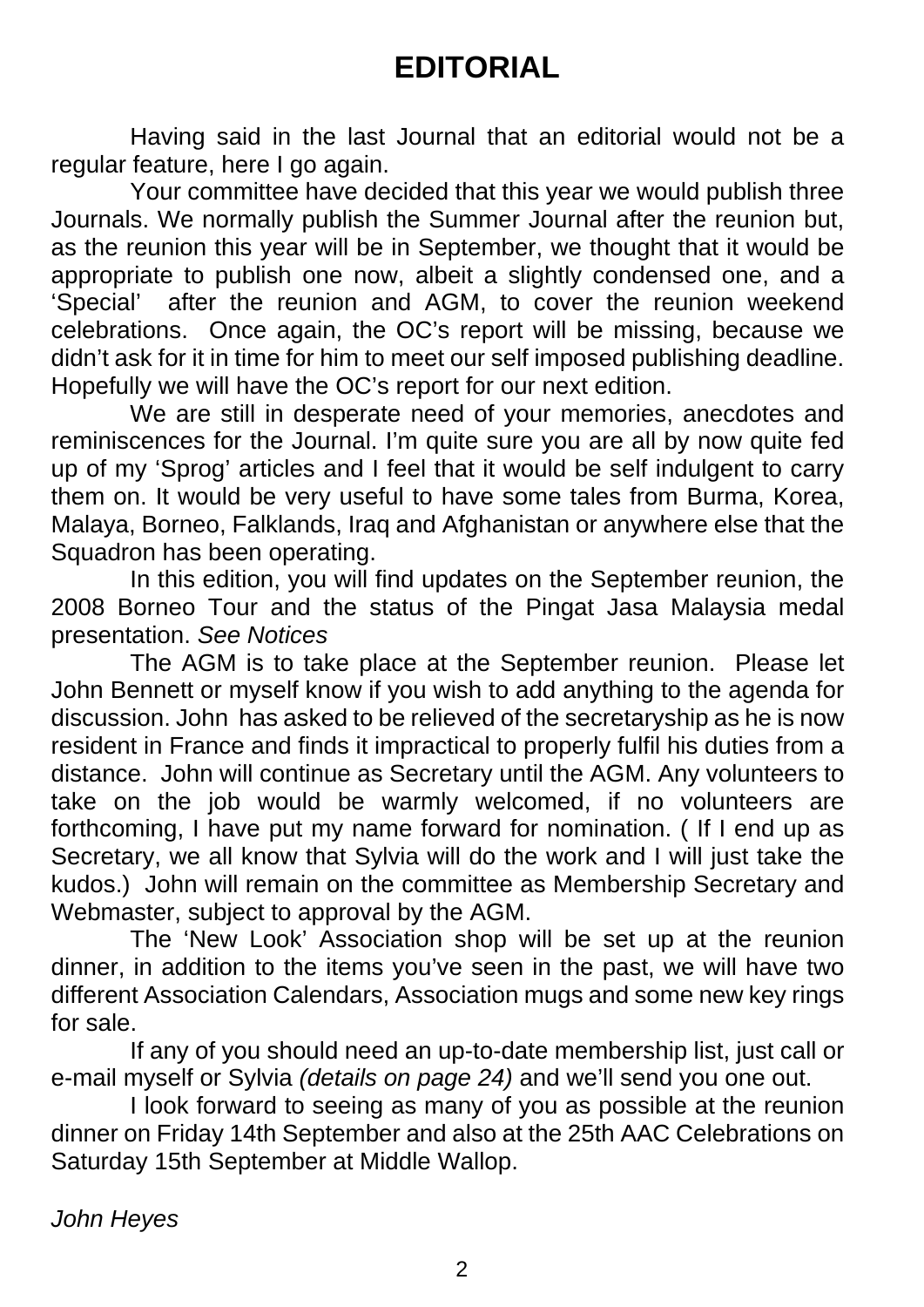#### **PRESIDENT'S REPORT**

2007 is a most significant year for both 656 Squadron and the Army Air Corps, and given that the Corps 50th celebrations are in mid September, Sylvia and John Heyes have sensibly decided to issue the Journal early.

 I am writing this item in an Internet Cafe in Berlin as I travel through Europe after 8 months in Bosnia. The wonder of modern communications!

 My time in Bosnia was unusual as we are closing down our military operation in the country after a successful 14 year campaign. In many ways there are parallels with our operation in Malaya and Borneo, in that we left at a time of our choosing after a successful military intervention. I often told visitors and our soldiers that there was a similarity, and they readily agreed that it has been over 30 years since we have conducted such a withdrawal.

 I was delighted to watch the coverage of the Falkland 25th commemorations, and see so many Light Blue Berets and past members of the Squadron on parade. As I sense there could be much interest in the Remembrance Sunday Parade at the Cenotaph, London I have included a reply slip. If you are interested please forward to me by the end of September.

 It is also gratifying to know that 656 Squadron AAC is now safely back home after their second Afghanistan operation. We are all immensely proud of their achievements. They move to Wattisham, Suffolk sometime in the next two years and we will keep you informed of progress.

 I look forward to see many of you at Middle Wallop in mid September. Here's wishing for fine weather.

*Andrew Simkins*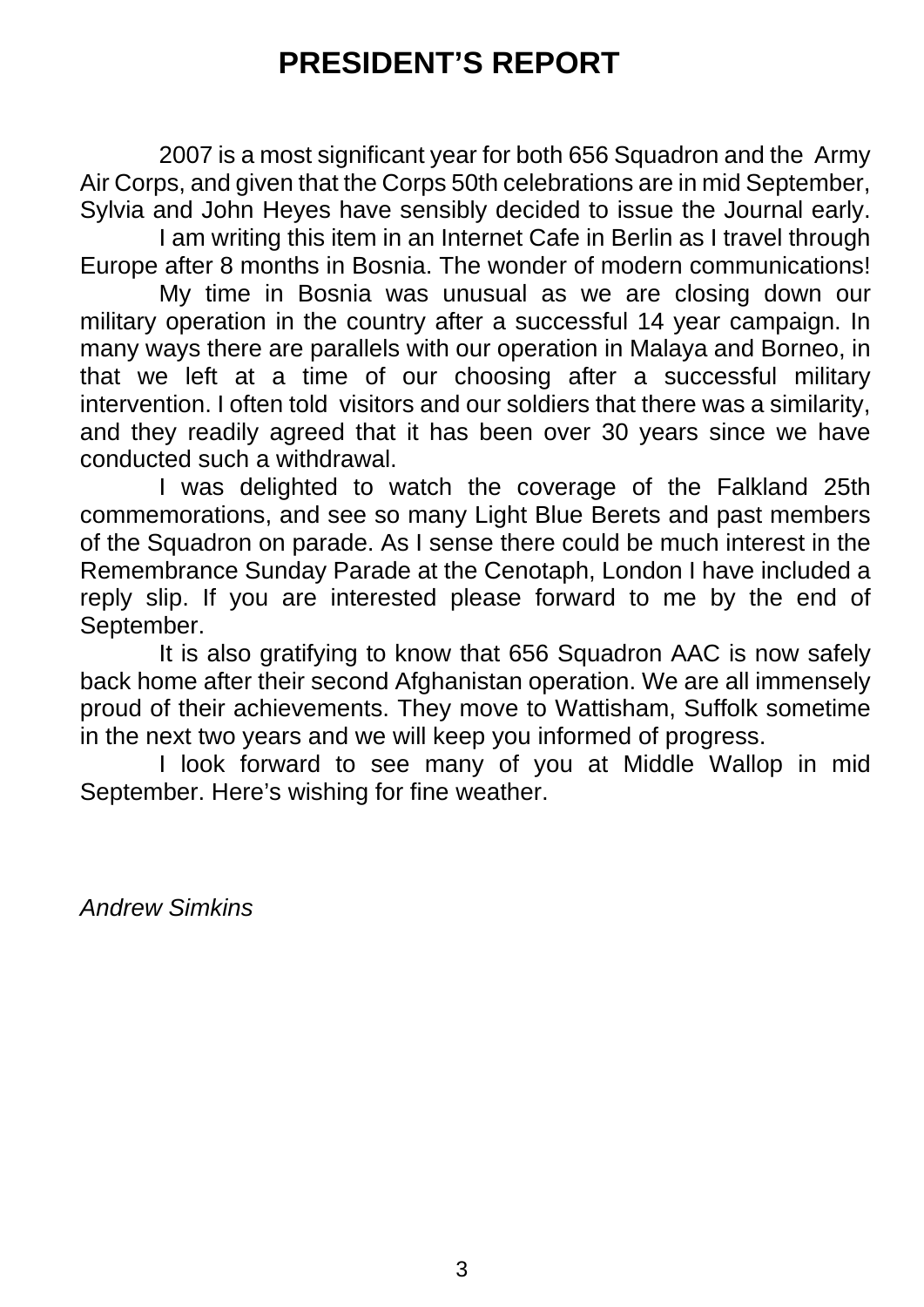#### **SECRETARY'S REPORT**

The Associations business has been a little quiet of late, but as the reunion draws nearer then things start to get hectic. Maurice Haynes is doing a superb job in arranging the reunion, whilst John Heyes is trying, in conjunction with the Malaysian High Commission, to have the Pinjat Jasa Malaysia Medal presented to all qualified members at the reunion or AAC Anniversary.

 The revised website continues to attract new members, and, since the site went live, we have attracted 30 new members. To those new members who joined since the last Journal I welcome you to our unique Association. The President and committee look forward to meeting you all at a future get together.

 The next AGM will be during the reunion week-end and if you have any proposals for the good and benefit of the Association please send them to me (via John Heyes). Please try to have a nominated seconder for your proposal, it is not essential as no doubt another member will offer!

 I have requested the President and committee allow me to move sideways,after the AGM, to being the Membership Secretary and Webmaster. This will mean we need a new General Secretary and we are looking for a volunteer to join us. The work is not as arduous as it was when there were no other committee members, but you will need a computer with Office programs and Email access to consult other committee members. If you would like to volunteer then contact me or John Heyes so that we can discuss any necessary handover. We are still looking for a Deputy Treasurer and the same computer / email criteria apply. The position is only a back-up to the Treasurer, keeping a duplicate of the accounts, and does not require accountancy knowledge, although it is a bonus if you have it!! You can contact me by email or speak to me on 0161-408-1628 (Skype land line) or on Skype at Bellapais.

I look forward to meeting many of you on September 14<sup>th,</sup> may the food be excellent and the comradeship even more so!

*John Bennett*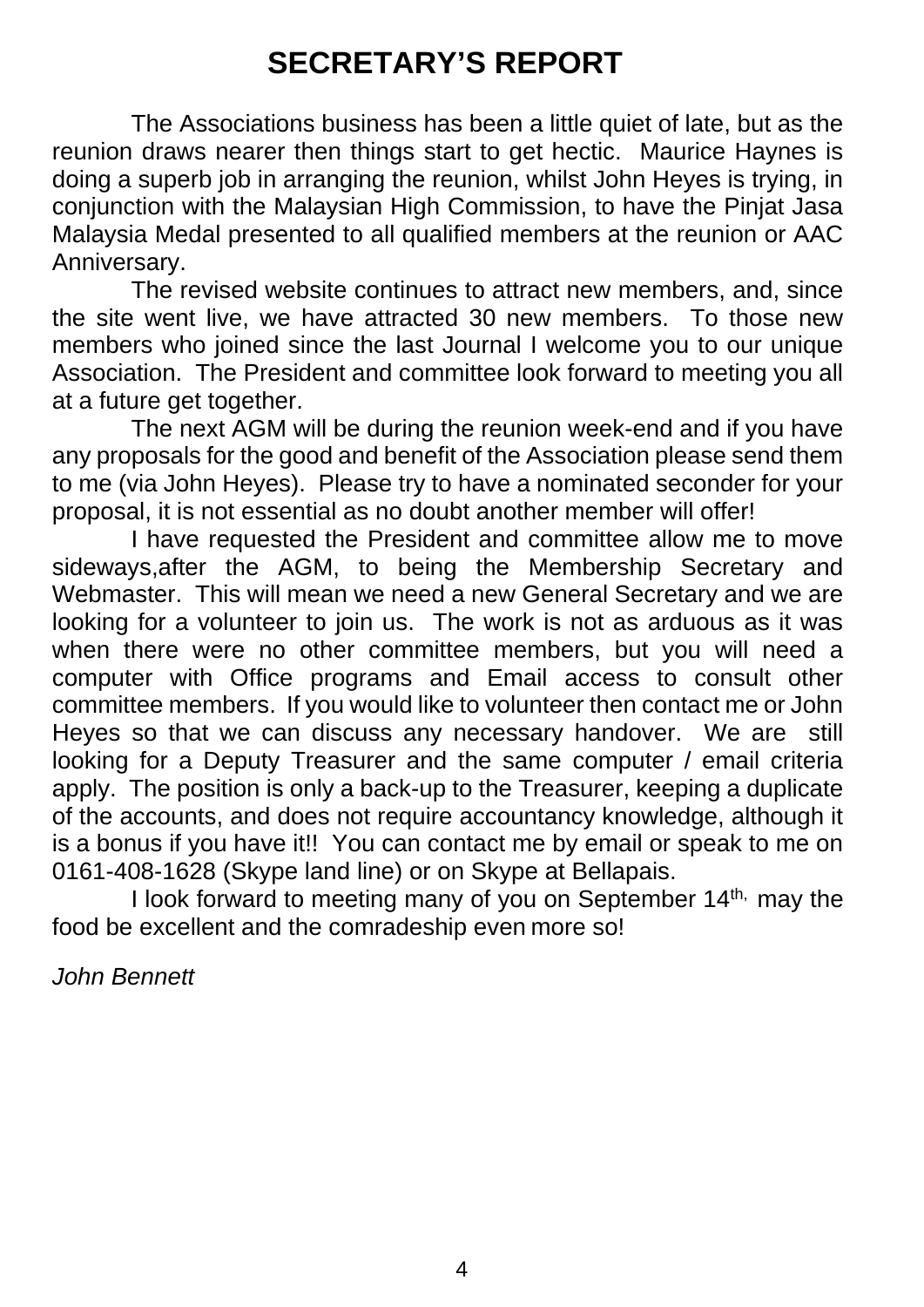#### **FALKLANDS MEMORIAL PARADE**

*by Richard Peacocke*



 June 17th 2007 saw me on parade once again, some 20 years since I had quit the Army. Not only that but I was on parade among the khaki and sky blue of the Army Air Corps, not the red and blue of the Royal Army Ordnance Corps with whom I had served. Why was this?



*Me, heading South on the Europic Ferry, 1982*

June  $14<sup>th</sup>$  was the  $25<sup>th</sup>$  anniversary of the surrender of Argentine forces in the Falkland Islands, which they had renamed the Malvinas. Sunday 17<sup>th</sup> was the first real chance for veterans to celebrate with a parade, drum head service, a march past royalty and Maggie, and a fly past of fixed wing and rotary aircraft.

There has been a kerfuffle over sovereignty of the islands since the mid-1500's, when they were first discovered. Until the early 19th century, the Falklands remained the Spanish colony of Islas Malvinas. In 1816, Argentina won its independence from Spain and said they should preside over the Falklands through right of inheritance, insisting they formed part of Tierra del Fuego. In early 1982, Argentina once again asserted her claims, successfully

mounting *OP AZUL*, an almost blood-free invasion of the Falkland Islands. They subsequently expelled the small garrison of Royal Marines back to the UK and disarmed the 40 or so Falkland Island Defence Force soldiers back to their homes.

A large taskforce was mounted in two waves to approach, threaten and, if necessary, land and retake the islands. They called this *OP CORPORATE*. Scout Flight 656 Squadron AAC was loaded onto the Europic Ferry at Southampton and literally bobbed their way South via Portland, Dorset. Captain John Greenhalgh was in command. He needed the AAC Ammunition Technician to support them, so along I went. Fortunately, we had met before on the Army Pilot's course at Middle Wallop in the 1970's, so had a working relationship already established. This made my assimilation into a tight-knit team very much easier than it might have been.

History now shows how we flew and fought our way across the islands on the other side of the world, and how the Squadron came home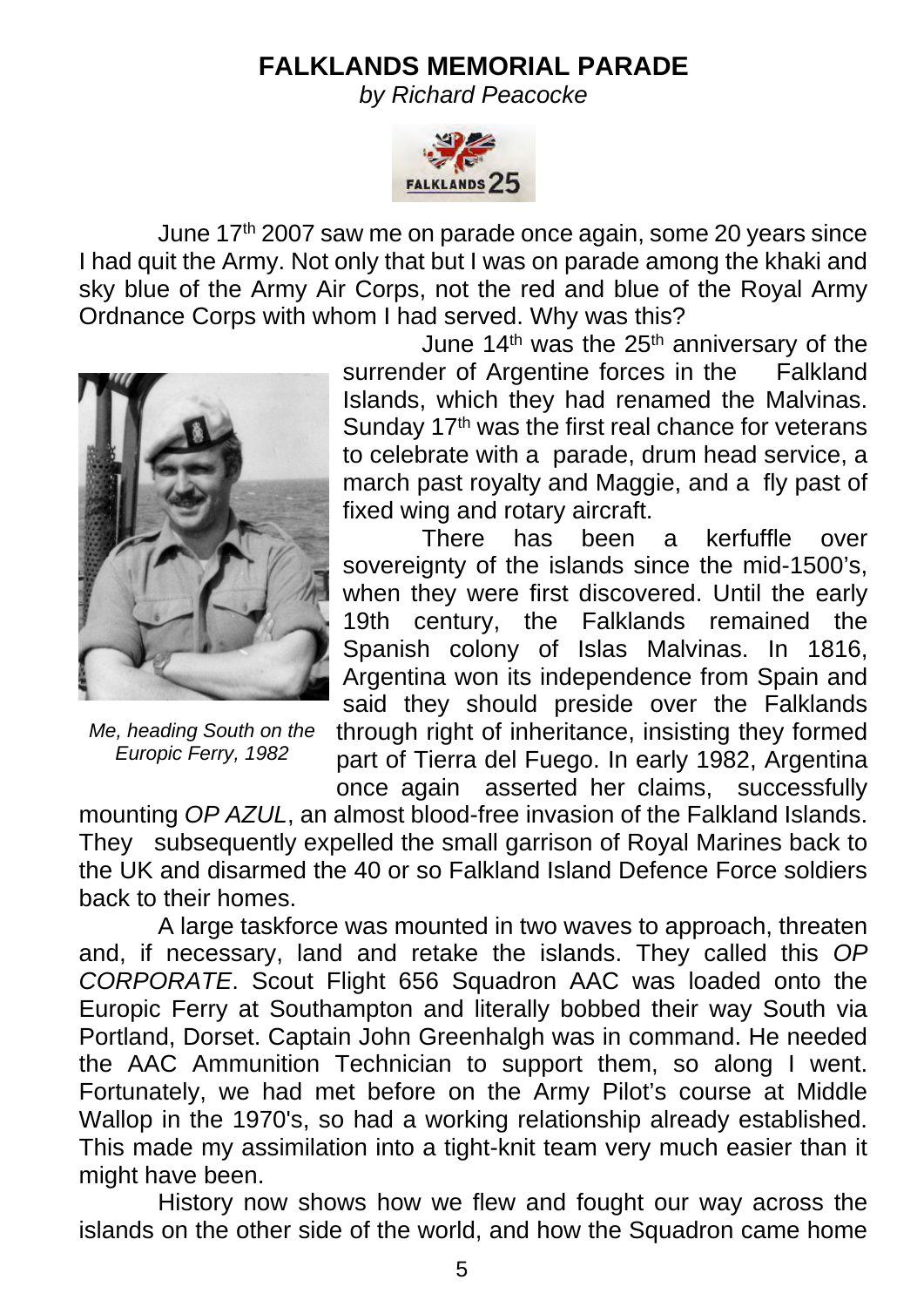again 25 years ago to a tumultuous welcome. Personally, I was transferred to 421 EOD Unit to help clear up the awful bloody mess the Argentines left behind – you wouldn't believe where they left grenades as booby traps – so missed the home-coming, arriving back some weeks later after 24 hours on a SF C-130 into RAF Lyneham. This small fact was to be reflected on 25 years later.

I was told of the parade in a roundabout way and arrived on site in my suit and medals looking for a sea of blue berets. I wandered around the non-secure area for a while until I found myself on the wrong side of a security fence looking at our boys formed up ready to march. A tall, handsome, and seemingly very young pilot Captain was standing looking at me, so I asked, "How does an old veteran get in amongst the boys, Captain?" He smiled, reached down, tore open the fence, and waved me through. "The Air Corps hasn't changed then?" I asked. He just smiled again and refitted the fence before the Police Officer arrived. No, I thought, the spirit is just the same.



I am terrible at remembering names

*Me, Lt Col Sam Drennan OBE DFC AFC and Maj Bill Twist*

*Me, Sgt Richard Peacocke MSc on my way to the parade*



Being greeted by a tall and very whitehaired REME veteran, who called me their "Crazy

ato", another REME man spun round and asked me where the hell I'd been, explaining that he had turned his back in Fitzroy Settlement and I had disappeared for 25 years!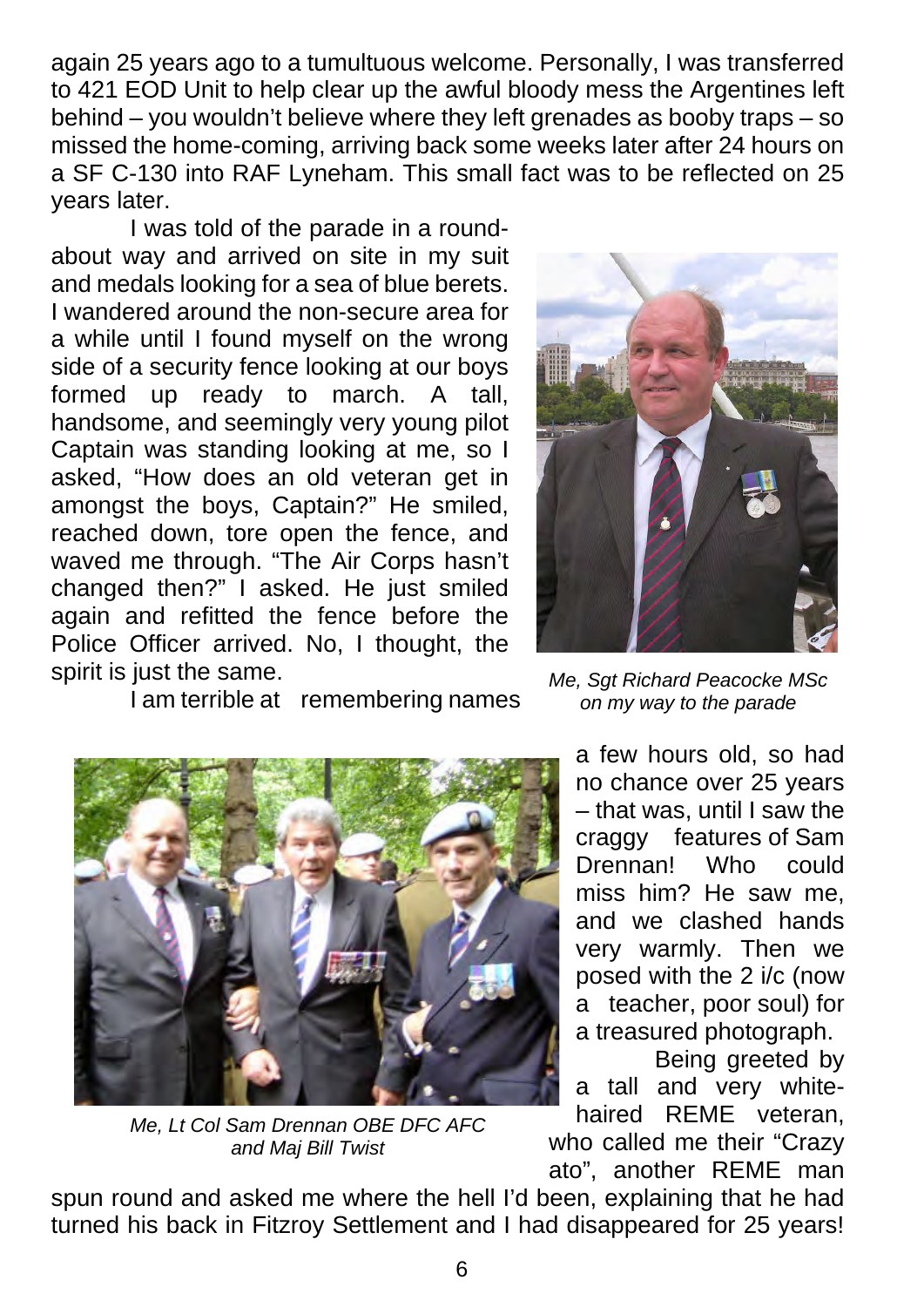And now here I was again! And what was I playing at? It was as if all that time collapsed into a sliver and the two periods smashed together in front of us.

We skipped up Horse Guards Road to a variety of steps called out by a variety of sergeant majors to form up around a Falkland Islandsshaped stand in the centre of Horse Guards Parade. The ceremony had already begun and we entered to high applause from the visitors and podium. There stood Maggie in bright red alongside Prince Andrew, Prince Charles, the Prime Minister and their families among others.

We were treated among other things to films and documentary clips, massed bands, a lovely song, and HRH The Duke of York – a rebel to the end (well, he is a pilot) – changing the order from one poem to another. He was meant to read 'The Song of the English' but chose instead the last verse of Kipling's moving 'The Song of the Dead':

*We must feed our sea for a thousand years, For that is our doom and pride, As it was when they sailed with the ~Golden Hind~, Or the wreck that struck last tide -- Or the wreck that lies on the spouting reef Where the ghastly blue-lights flare. If blood be the price of admiralty, If blood be the price of admiralty, If blood be the price of admiralty, Lord God, we ha' bought it fair!*

I was finding it difficult to see by now – ehem, the draft must have gotten into my eyes – but we were still not finished. The pipers played 'The Crags of Tumbledown Mountain' and the massed choirs of London sang. The draft in my eyes became much worse and a lump was blocking my throat, so that I had real trouble seeing the Drumhead Service taking place both on Horse Guards and in San Carlos. The service was followed by wreath laying in both Horse Guards and San Carlos, and a blessing.

'Sailing' was sung by all, and my Stephanie tells me that she and all around her in the crowded stalls, men and women, civilians and soldiers, were crying unashamedly by this time. It was extremely moving and beautifully done. Then Lieutenant General Sir John Kiszely told us all to 'Shun!' and we ambled off through the streets in a huge gaggle, advancing "to the front in twelve's". I commented that the last time the Army had advanced in twelve's was at Trafalgar, but Sam strongly denied having been there.

We managed to fall in outside Buckingham Palace and watched a spectacular fly past, which included some weird futuristic sort of helicopter gunship of the modern 656 Squadron – we cheered it on.

It became evident pretty quickly that I was not as young as I had been. Three hours of travel followed by over four hours on parade caused my arthritis to bite and my feet to go numb. But it was worth it!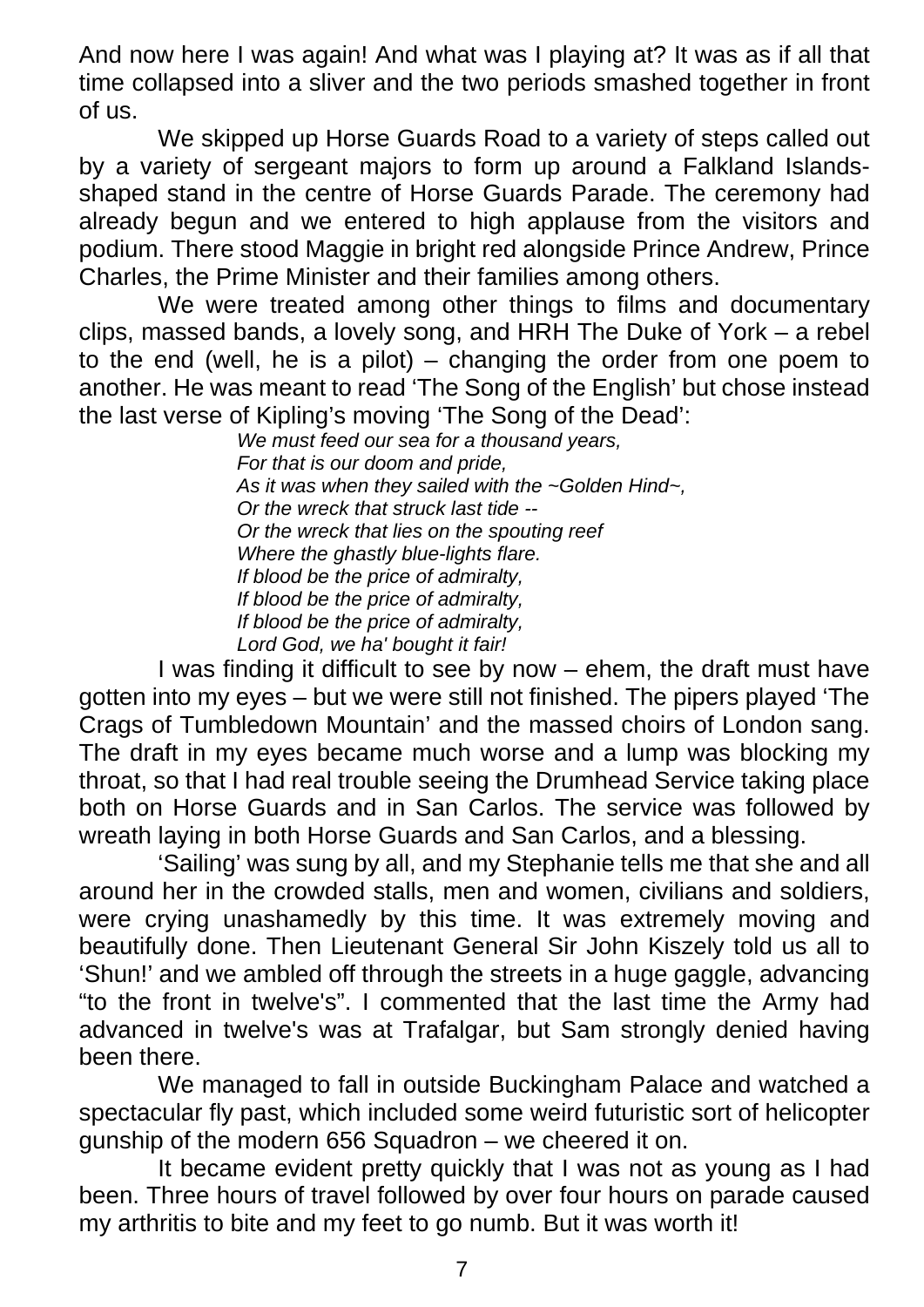#### **MEMBERS' CONTRIBUTIONS**

**Singapore (Where the heck is that?)**

*by D.W. Davies*

After three weeks embarkation leave, at seventeen and a half years old, I was ready the the Great Adventure!

 Boxing day 1953, I reported to RAF Cliffe Pyfard for posting to the Far East. I had left Wolverhampton Low Level Station with my father's



words ringing in my ears "Keep your hands in your pockets". I arrived at Birmingham before realising what he meant.

 I was late arriving (with full kit bag) at our destination, so there was only time to grab a meal and off to bed. Next morning, after breakfast, it was down to Lyneham for boarding Hastings Aircraft (which later in life, meant working on them at SASF Negombo).

We flew to Idris, Libya taking five or six hours for our first taste of sun and Arabs. Then a short trip to the local village. I had never seen so much sand before.

 The next morning, an early take-off across North Africa to RAF Habbanyia where we were billeted in tents. We enquired about going to the Casbah in Baghdad, but it was too far to travel.

 29th December 1953. We flew to RAF Muripoir, Karachi. I remember the log sheet being passed back referring to PONR which I found meant 'Point of no Return' - enough fuel to get there but not enough to get back.

 30th December 1953. We flew South along the West Coast of India to the island of Ceylon, RAF Negombo, (later to be my posting for the last twelve months of my service.) The billets were sited in a coconut plantation and everyone rode bicycles.

 31st December 1953. New Years Eve. We flew across the Indian Ocean to RAF Changi, Singapore, where we went up to the NAAFI for welcome drinks (moon men, big berets, white legs). We were surprised at how everyone looked suntanned and fit. I met up with an old pal who had arrived earlier on the 'Empire Fowey'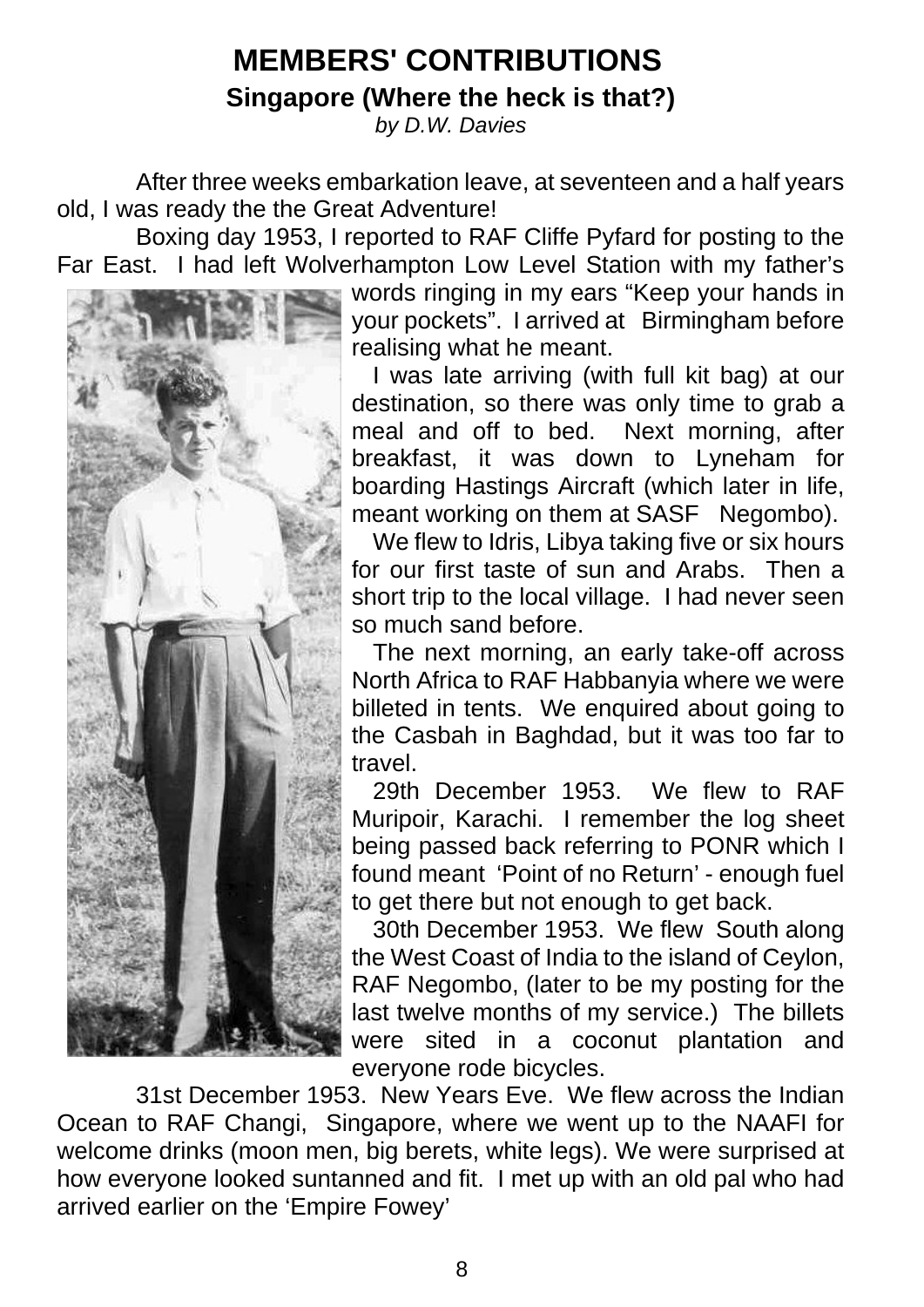New Years Day 1954. We were treated to a nice meal at the reception centre down by a lovely lagoon. We were told it was OK to swim as there was a shark net across the entrance (it was not 100% as there were lots of holes in it).

 The next day we all assembled outside the transit office for our postings. The two WOs came out with a clipboard calling out twenty five or so names, they were then told to board the waiting lorries to RAF Seletar, wonderful flying boats. Retiring to the office, the next list was for RAF Tengah Fighter Squadron, they were duly dispatched. This was followed by ten or so who were told they would be staying at Changi. Now, realising my name had not been called, I was wandering about enquiring if there was anyone else. After a short delay, four of us were left to face the WO who told us to go to the armoury and get a rifle and twenty five rounds, plus a parachute. We were told we would dropped into Kuala Lumpur that night. He then returned to the office. Well, you should have sen the faces! Returning with a huge grin, he revealed we were about to be sent to 656 Squadron at Noble Field, Kuala Lumpur. The parachute would not be necessary but the rifle and ammo would be needed though as we were to be the rear guard on the Midnight Troop Train to KL.

 The journey was a bit frightening for four 'moon men's' first experience of the jungle. The train was just like a cowboy train with a platform on the back and lights above our heads. Traveling in front was an armoured engine in case of bombs on the track. The train kept stopping every so often for some reason, which made our position on the rear of the train, in the jungle, with the light above our heads, very vulnerable.



 We were elated to see the sunrise and the end of the journey at Kuala Lumpur railway station, seven hours later.

 We were now down to four lads, two called Richardson (not related) from Manchester, Nobby Clark from St Helens and myself. We were then taken to 656 Squadron, Noble Field. The two Manchester lads went to Benta and Taiping, Nobby stayed at Noble Field and I went to RAF Kuala Lumpur to the Mobile Serving Flight.

*Mobile Service Flight Ground Crew*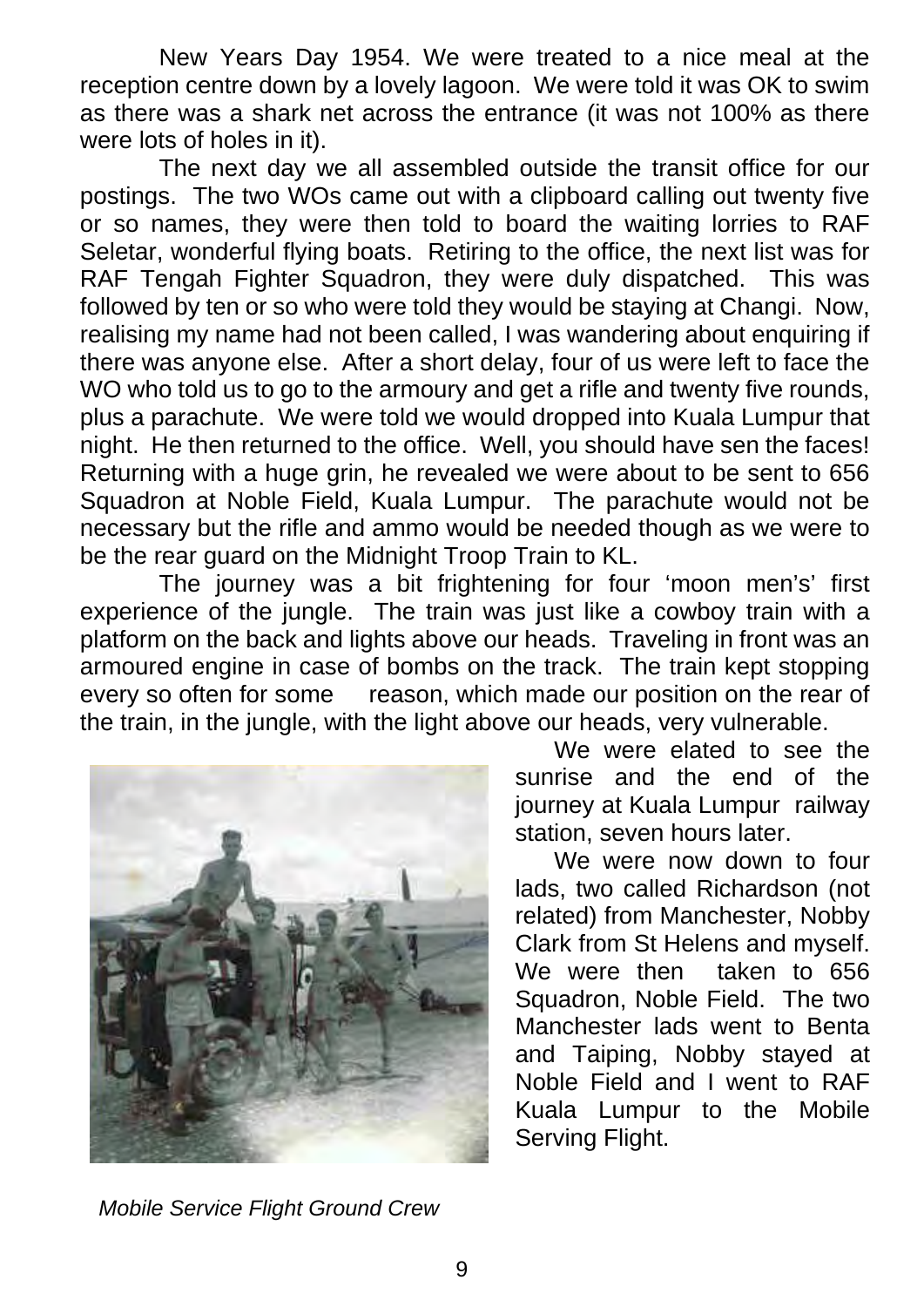#### **A sprog gets his Permanent Pass** *by John Heyes*

 Many years ago, when National Service was coming to an end, I volunteered to join the Army. I would have missed the 'Call up' for National Service but, as I had no academic qualifications and the RAF had turned me down flat due to failing their colour blindness test, I decided that REME would benefit from my active participation. After basic training, at Blandford, I was posted to 8 Training Battalion, Taunton, where I was to be taught the rudiments of soft skinned vehicle maintenance.



*Appropriately 'tied'*

 After six months of undetected crime, trainees were permitted to apply for a 'Permanent Pass' which entitled the holder to wear civilian clothes when leaving the camp at week-ends and in the evenings. The civilian clothes had to be inspected by the company commander. If they were not deemed to be suitably sober and respectable, then the respectable, then the applicant had to either, obtain different clothes for approval, usually achieved by borrowing clothes that had already met with grudging tolerance, or spend his free time out of camp wearing uniform. Permanent Passes were checked at the gate by the Regimental Police, a group of people who were world renowned for their lack of sense of humour and their strict adhesion to the myriad of regulations governing soldiers. They also

checked the acceptability of the clothes to meet the dress code as published in Part 2 orders. Many soldiers missed buses to Taunton as a result of having to return to the barrack room to find acceptable ties or shoes or whatever item to which the Regimental Police had taken exception.

 I duly presented myself to the Company Commander and obtained the precious Permanent Pass. The rules for civilian dress were strict. A tie must be worn at all times. Jeans were not permitted. All clothes must be clean and pressed. Suede shoes were only worn by deviants and were definitely out. Part 2 Orders published the seasonably acceptable variations in dress for leaving camp.

 It was summer and, unusually, I seemed to be in funds, so had decided to go to town on Saturday afternoon. Part 2 Orders stated that it was acceptable to leave camp without a jacket but a tie must be worn. I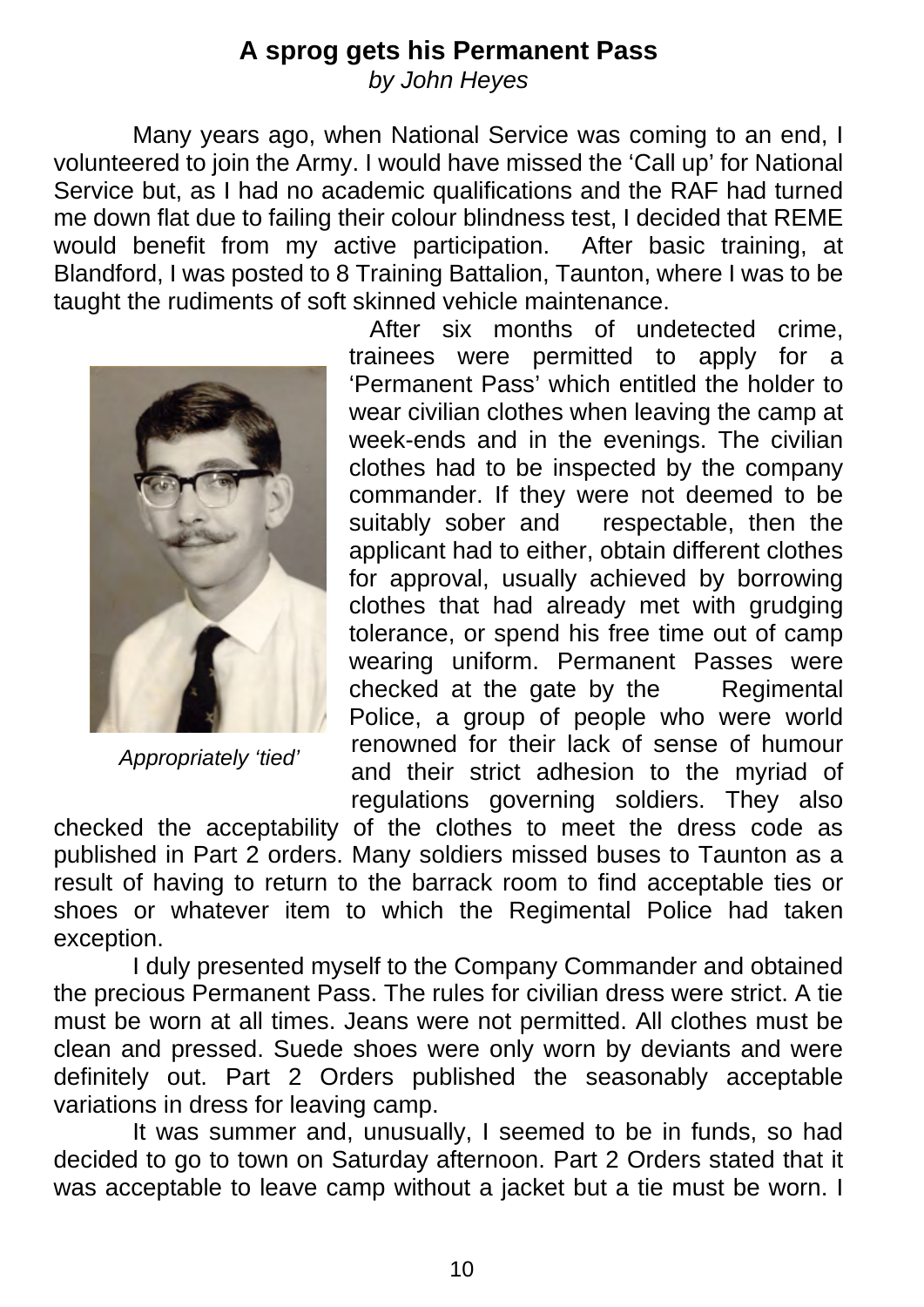duly dressed to go out and reported to the Guard Room for inspection. Outside the Guard Room was a full length mirror for self inspection. I examined myself and found nothing amiss then reported to the duty Regimental Police corporal for permission to leave camp. He looked me up and down and said,

'You can't leave camp dressed like that!!'.

'What's wrong Corporal?' I asked.

'You have to wear a tie,' he said, 'It says so in Part 2 orders.'

 'I am wearing a tie,' said I, 'It's a cravat and it's just the same as a tie.'

 'Orders doesn't say nothing about cravats, if you want to wear one of them things then you'll have to wear a tie with it!.' Was his final word on the matter.

Exit to barrack room to don a tie.

\*\*\*

*A group of Sergeants and a group of Officers take a train to a conference. Each Officer holds a ticket, but the entire group of Sergeants has bought only one ticket for a single passenger. The Officers are just shaking their heads and are secretly pleased that the arrogant Sergeants will finally get what they deserve.*

 *Suddenly one of the Sergeants calls out "The conductor is coming!" At once, all the Sergeants jump up and squeeze into one of the toilets. The conductor checks the tickets of the Officers. When he notices that the toilet is occupied he knocks on the door and says "Ticket, please!" One of the Sergeants slides the single ticket under the door and the conductor continues merrily on his round.*

 *For the return trip the Officers decide to use the same trick. They buy only one ticket for the entire group but they are baffled as they realize that the Sergeants didn't buy any tickets at all. After a while one of the Sergeants announces again "The conductor is coming!" Immediately all the Officers race to a toilet and lock themselves in.*

 *All the Sergeants leisurely walk to the other toilet. Before the last Sergeant enters the toilet, he knocks on the toilet occupied by the Officers and says "Ticket, please!"*

*And the moral of the story?*

 *Officers like to use the methods of the Sergeants, but they don't really understand them.*

 *Anon*

\*\*\*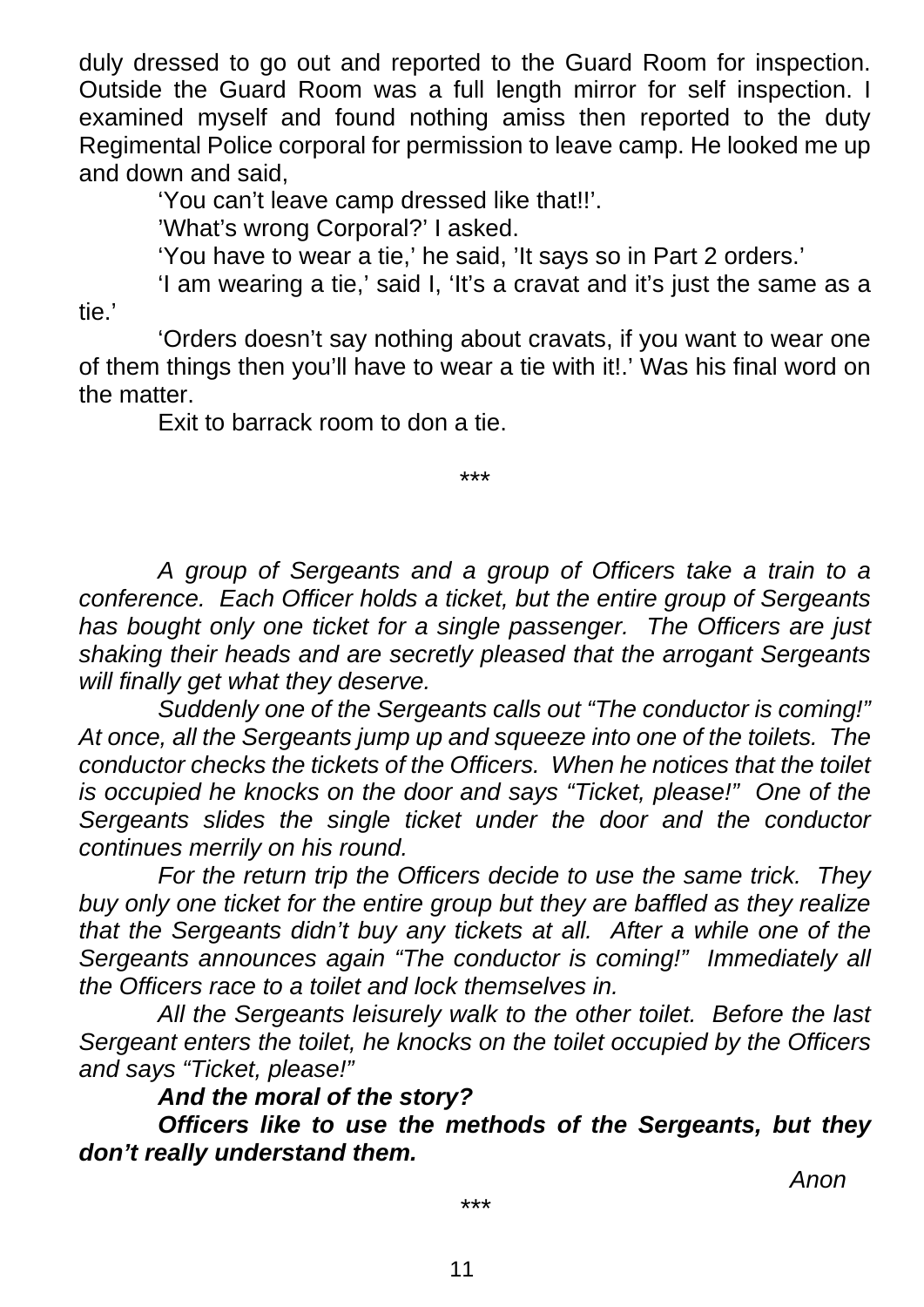



OF THE ORIENT

Magic of the Orient is a specialist tour Operator tailoring holidays to South East Asia

For many years we have been organising holidays for ex-servicemen to the East.

Whether you are looking for a personal itinerary for just two people or a full blown reunion tour, we are the people to organise it for you.

Tel: 0117 311 6050 E-mail: info@magicoftheorient.co.uk Web: www.magicoftheorient.co.uk





656 Squadron Association Recommended Travel Agent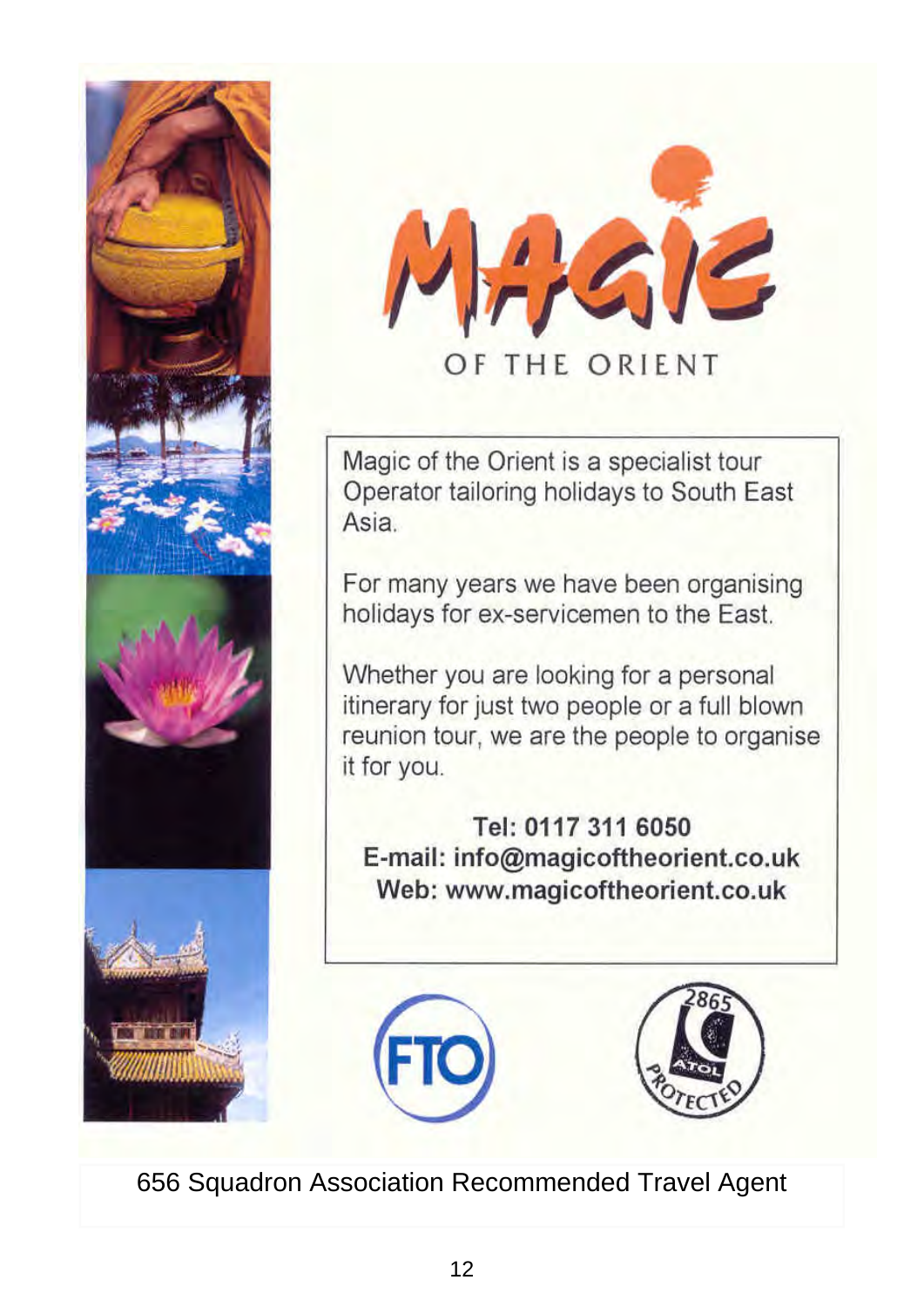

#### **OBITUARY**

22999285 Ex WO1 (ASM) Gordon Donald Powley 6.12.1938 - 27.1.2007



Gordon Donald Powley was born in Hamilton, Scotland on the 6<sup>th</sup> December 1938. At 6 weeks old he set sail on the SS Devonshire with his mother to India, to join his father who was serving there with the Cameronian Highlanders, Don's grandfather's regiment. He remained Cameronian Highlanders, Don's grandfather's regiment. there until 1945 moving around various bases. Between 1938 and 1943 at Darjeeling, Trimulgarry and Secunderbad, then in 1943 Khailana, where at one time he was in hospital in Chakater. During most of this time his father was away seeing action in the Burma Campaign, so Don saw little of him until he was five years old, but he appears to have gained many Aunts and Uncles from the battalion some of whom still remain today.

The rest of his childhood and school days were spent between Gibraltar, Bordon, Chepstow and Bovingdon where his father was teaching, as he had transferred to the Educational Corps after the war. During this period he was also a keen Sea Cadet.

 With his background it was not surprising that Don enlisted, and on the 18 February 1954, found himself at the Army Apprentice School Chepstow, to undertake training as a Vehicle Mechanic and serve in the Corps of Royal Electrical and Mechanical Engineers.

It was here that I first met him. We were in the same company together, although he was a year ahead of me. During this period the characteristics which we all later associated with him came to the fore, joviality, humor, tenacity, toughness, the practical joker. Always in some scrape or other! In fact his Aunt Moira recalls in her recent letter to Val, her memory of Don, 'As a loveable scamp, always getting into scrapes, which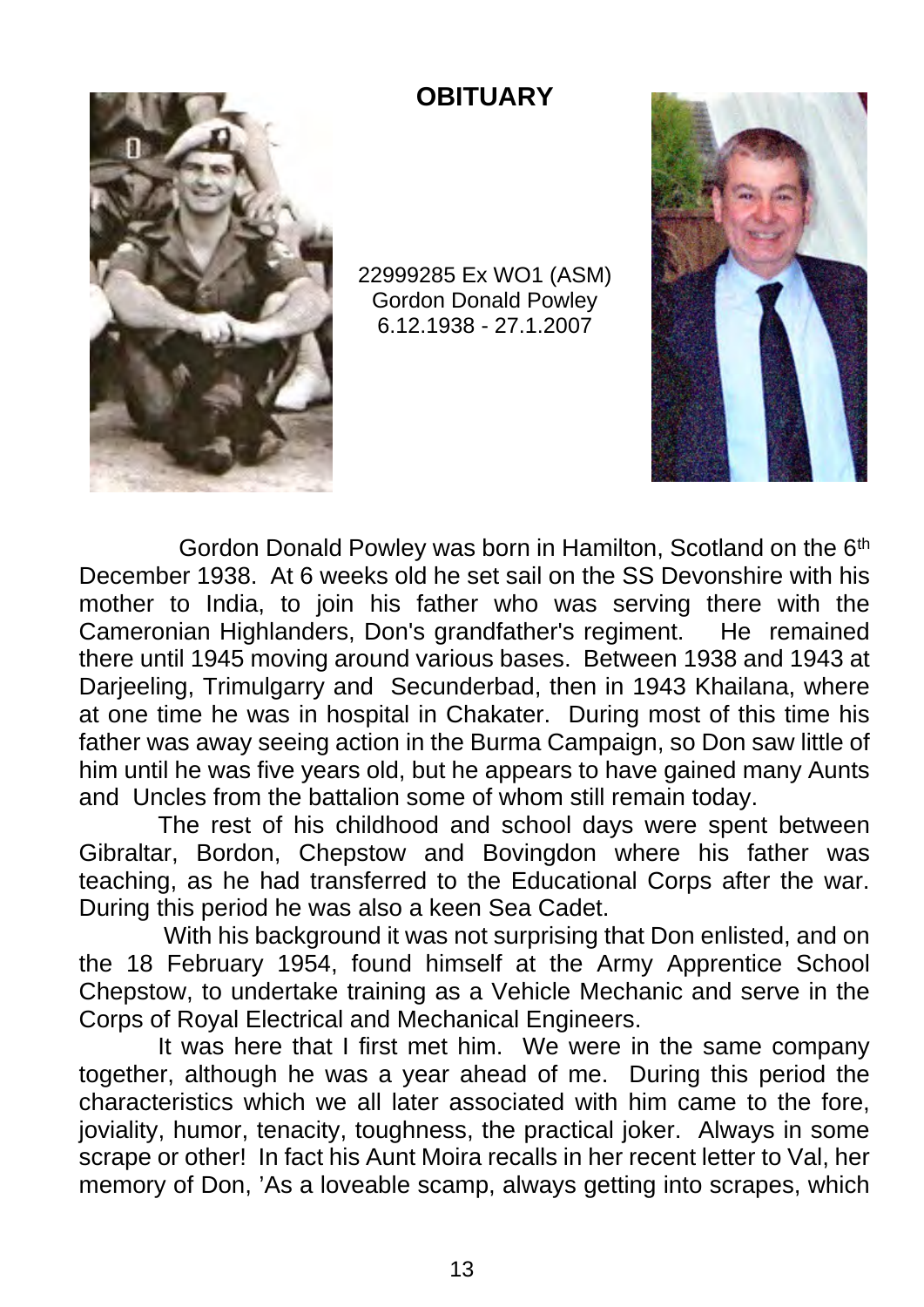he always seemed to get away with'. How true those words reflect the Don we all knew!

Don went to Germany on his first adult posting in January 1957. By October he had volunteered for Aircraft Mechanic training and was at Middle Wallop, departing there in January 1958 for a tour with 653 Squadron AAC in Cyprus. It was here I always remember him telling me they lived in a tented camp just north of Nicosia and the offices and workshop accommodation were all fabricated from the Auster boxes in which their aircraft had arrived! However he enjoyed a memorable time there sporting a large black handlebar moustache to fit in with the local gentry whom he had befriended on his forays to the town suburbs. It was here that he experienced the street rioting which was on the up at this time in Cyprus. These early days stood him good stead for his future aviation career.

He returned to Middle Wallop, with the Army Air Corps Centre Workshops and Beaver Flight in August 1960, prior to being posted to 656 Squadron AAC, Malaya in late 1961, serving on 7 Recce Flight initially at Taiping and then Terendak, until centralisation of the squadron at Kluang. During this period he seemed to be constantly up to no good with a chap called Bobby Lennon, or so he used to tell me! He also used to wonder what happened to worn out flip flops? This shows the way Don's mind worked. He was promoted to Sergeant and went to Borneo with 14 Flt AAC in 1963 when the Indonesian Confrontation started up, being located at Labuan and Tawau in the long houses there. This he told me was the best time he had in the service and often recalled many of the events and humorous tales over a pint of ale in later years.

He returned to Germany in 1964 at 18 Flt AAC, Detmold, after a year he joined the 15/19 Hussars, Air Troop . He then departed the Army for the first time.

Don returned to his family home in Nottingham in 1966, and took up employment with the local Power Company at one of their Power Stations. It was here, in the Nottingham Conservative Club, that he first met Val. A beautiful young lady who won his heart completely and they were married in September 1967. But Don remained unsettled and missed the service life. One day while sitting outside his work place he saw an Army Low Loader going by with a helicopter on the back, he sighed, it was too much, that was it, he was down the recruiting office and re-enlisted. On return he attended an Artificer Selection Board, passed, and joined the next Aircraft Artificer Course. He completed training in November 1968 and was promoted Staff Sergeant.

He was then posted to 131 Independent Flight, RCT, at Wildenwrath in Germany and was later detached to Sharjha, in the Gulf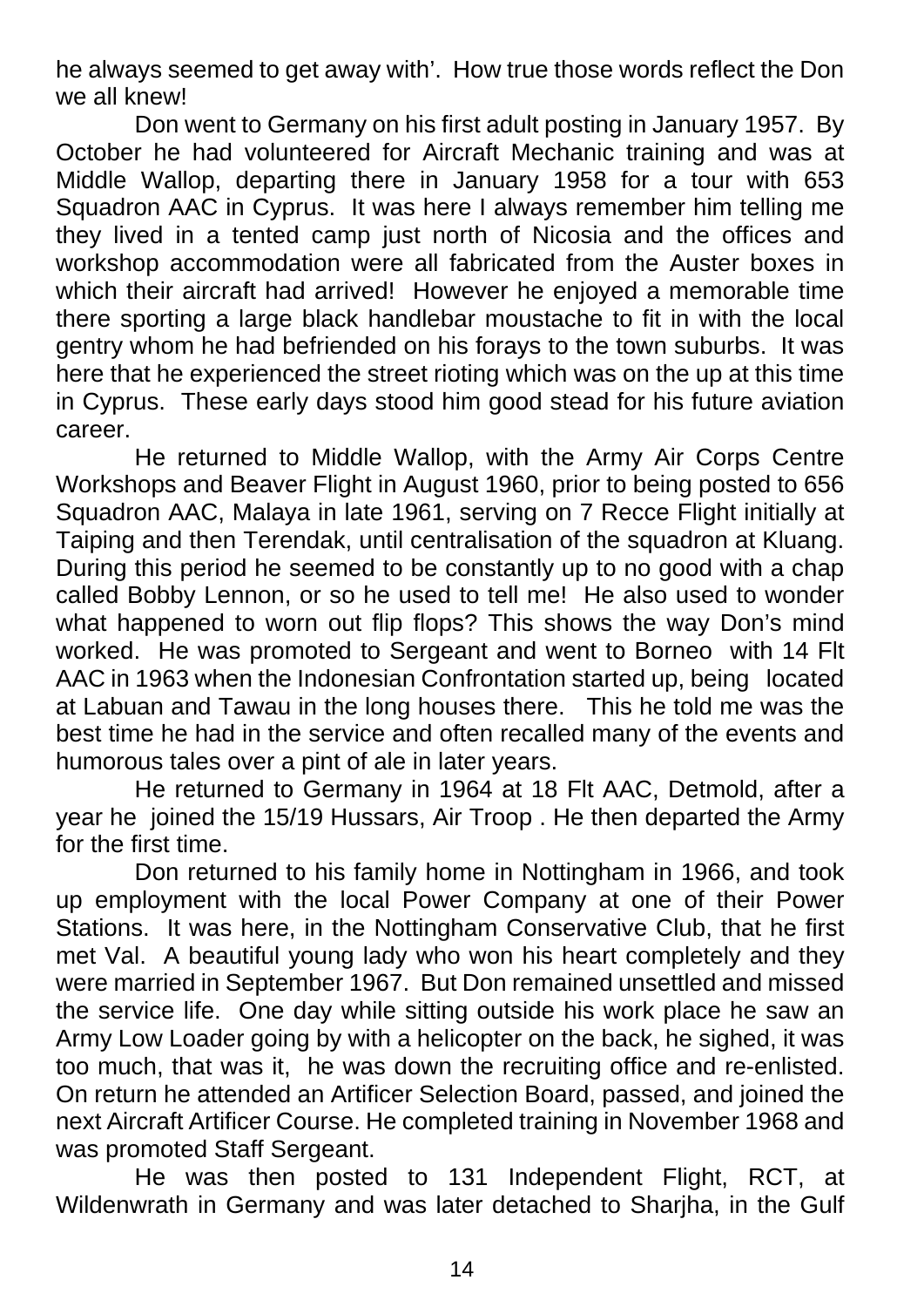States, to 74 AC Wksp REME, for 6 months. It was here he found out what happens to worn out flip flops, when visiting a Suk. He came across a crate of dead flip flops and found the locals punched out rubber discs or doughnuts as they were called from the soles and utilized them in sealing the piping and joints on Hubbly Bubbly Pipes! This amused Don and he got the local chico or boot boy to find the bits for a bubble pipe, also charcoal and water. Combined these with his newly found rings, and sat there in front of all puffing away on his hubbly bubbly pipe. There was also a keen cyclist in Sharjha who was out training daily after work and Don decided, with another, to remove this chap's bunk door, unscrew the door knobs and remove the square connector piece between the handles and then re-hang the door. Well you can imagine this chap on his return trying to open his door! They let him get on with it, then helped him climb through his window while both then tried to open the door from each side, obviously to no effect. After 10 minutes or so they were so overcome with amusement that they had to come clean. He was so irate. But that's Don sense of humour.

On his return from Sharjha in May 1971, Don served on the Aircraft Engineering Theatre Standards Team based at Middle Wallop. It was here that I caught up with him again in March 1972 when I was posted in as the Team ASM. During the next two years our friendship grew through work and play and we caught up on much common ground having served in the same theatres. The demanding work of annual Whole Fleet Aircraft Inspections, and Annual Unit Technical Reviews, also the numerous projects raised by the Senior Aircraft Engineer's office at Wilton, for the team made sure we were fully traveled and employed. It was here once again Don came into his forté with his dedication to task, his hand skills learnt from his apprenticeship and his technical knowledge and ability honed from the field operations in which he'd been involved. He used them all. Equally his character was displayed to the team. Pranks, stories, jokes, it never ended. You could bet if he came in for a tea break, got out his 'bakky' tin and started rolling a cigarette, you knew you were in for a long tale or joke. Whether they were all true or not I'll never know but he was great story teller who could captivate an audience so well.

He was also a thespian and Fran and I enjoyed many evenings in Pitton Village Hall seeing Don perform on the stage. In fact I feel his life was a performance to him! In 1974 we went our different ways. I, to Commando Forces HQ and Don a year later, to 7 Flight AAC, in Berlin, on promotion to Warrant Officer Class Two. It was here that Fiona was born in January 1975. Also that year Don scaled Mont Blanc with a team from the flight, he being the logistics member. He then moved to Manchester OTC as a PSI, returning to Germany in 1976 to join 660 Squadron AAC and later 663 Squadron at Soest as the AQMS. In April 1967 Robert was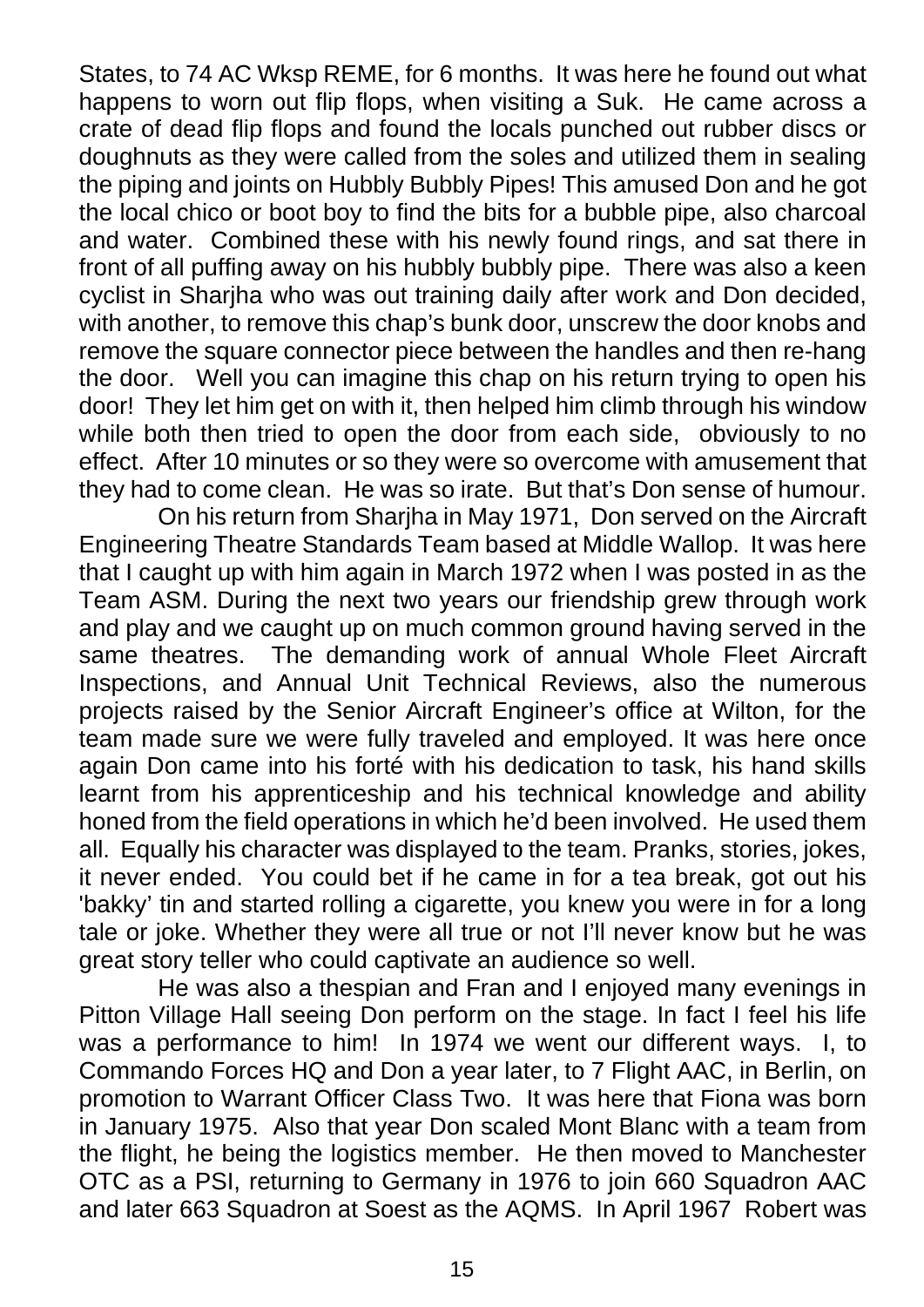born in Iserlohn Hospital. He then undertook a short Northern Ireland Tour prior to returning to Middle Wallop in October 1978 to join 70 AC Wksp REME. In July 1980, when he was promoted to Warrant Office Class One, Artificer Sergeant Major, he moved to Aircraft Engineering Training Wing, REME, to complete his service as ASM, being deployed for two years to Seme, Bordon to assist with an IT Training project. He departed the service after 28 years and 113 days, having been awarded the GSM and Clasps, Cyprus, Borneo and Northern Ireland.

For resettlement Don did a 'bricks and mortar course' through which, over the next 10 years, he converted his bungalow to a four bed roomed house with a double garage and servicing pit! Fran and I remember our visits back between tours seeing the slow progress of the house completion, poor Val and the children! Don also obtained his Aircraft Engineer's License at Kidlington, Oxfordshire, then joined Bristow Helicopters at First Line, Middle Wallop, in October 1982, remaining there until December 1988. A work colleague of the time recalls:

 'At daily aircraft push out Don generally expounded his considerable knowledge in discussing and contesting most subjects under the sun with the lads. In the crew room chats he would emphasis his point with the tip of his pipe stem at the unfortunate person in discussion, sometimes heatedly! On aircraft he was an extremely good engineer, willing and able to pass on his vast technical knowledge and experience. When it was a non-flying day due to bad weather Don would really be in his element with his story sessions, affectionately known as 'Donanory' after the children's 'Jackanory' programme. In extremely inclement weather He would ring up myself and colleague who rode in on motorcycle and insist that he brought us into work.' Such generosity and comradeship.

Don returned to the School of Aeronautical Engineering, as an Instructor on Basic Airframes and Engines, in late 1988. It was here again our paths crossed as I was posted in as Officer Commanding Training Company in December 1990. We had many a chin wag over the old days and the Technician material coming through in those days. Don had lost none of his sparkle for life, or his ability to roll a cigarette and his tale telling over a cup of tea.

He returned to Bristow Helicopters, in July 1993, not wishing to go to Arborfield, with the scheduled School move. The calibre of Don once again came to bear as indicated by a contemporary who joined Bristow's in 1999 who states:

 'He immediately took me under his wing bringing me up to speed on the metal work and hand skills I had to acquire. He was a mine of technical information and did all he could to train and encourage others in their tasks. He was highly respected by the military technicians and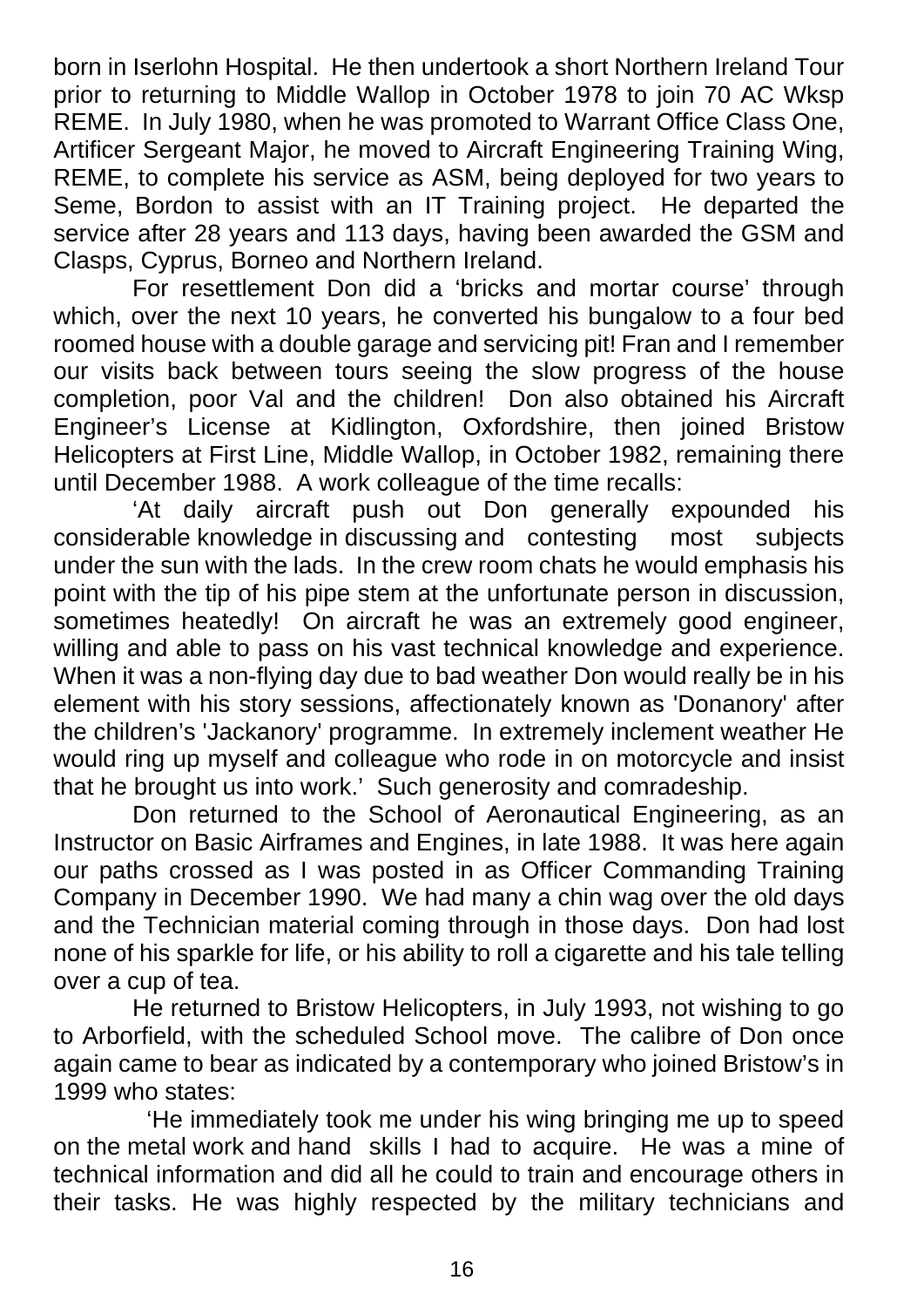supervising staff as well. Everything had to be by the book. He knew rivets and bolts inside out and instilled quality into the proceedings.' Fitting I think.

So ends the military history of Gordon Donald Powley. His conduct was given as Exemplary on leaving the service. His character honest, dependable with a strong sense of responsibility. Of jovial disposition, certain to brighten any gathering with his personality, wit and humour. He was a Beachley Old Boy Association and 656 Squadron AAC, Association member too. I think that is how I will always remember my good friend Don, for even in his last months he retained these traits and was stoic to the end.

 I'm sure we all have our own thoughts of him, but Val, Fiona and Robert on top of our most sincere condolences at this time for your sad loss of a dear husband and loving father, the memory to cherish forever is that he was a true man, soldier and life companion.

*Derek Walker*

\*\*\*

#### **CAN ANYONE HELP?**

 We have had a request from David Friday for information about an old Auster that he is restoring. If you can help him with information, please email him at the address below.

 '' I am restoring a Mk. 5 Auster. It was built in '45 and flew with the communication squadron 1315 in Japan from '46 to '48. In 1950 it was shipped to Seletar to join 656. It served there until 1951. Its RAF number was TW 371. If anybody knows anything about its service and also how it would have been painted during its time in Japan I would appreciate the information. I hope somebody in the Association may be able to help me'. '

David Friday. barwite@bigpond.net.au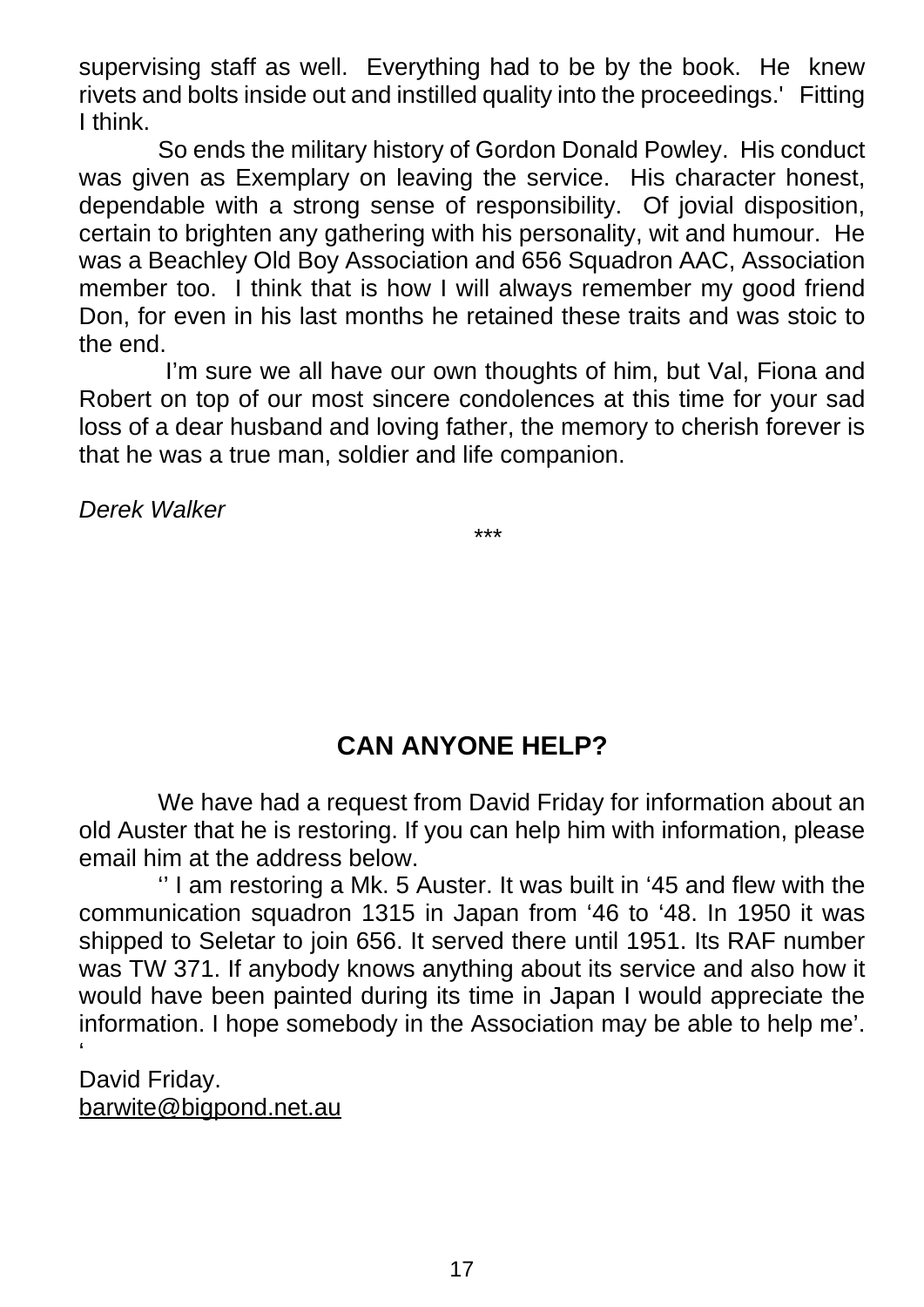#### **ASSOCIATION SHOP**



#### **656 Squadron Association Calendar 2008**

#### **"David Shepherd Paintings"**

To place an order for this Calendar, please contact:

John or Sylvia Heyes *Contact details can be found on Page 24*

Calendars cost: £ 8.00 each plus postage at cost.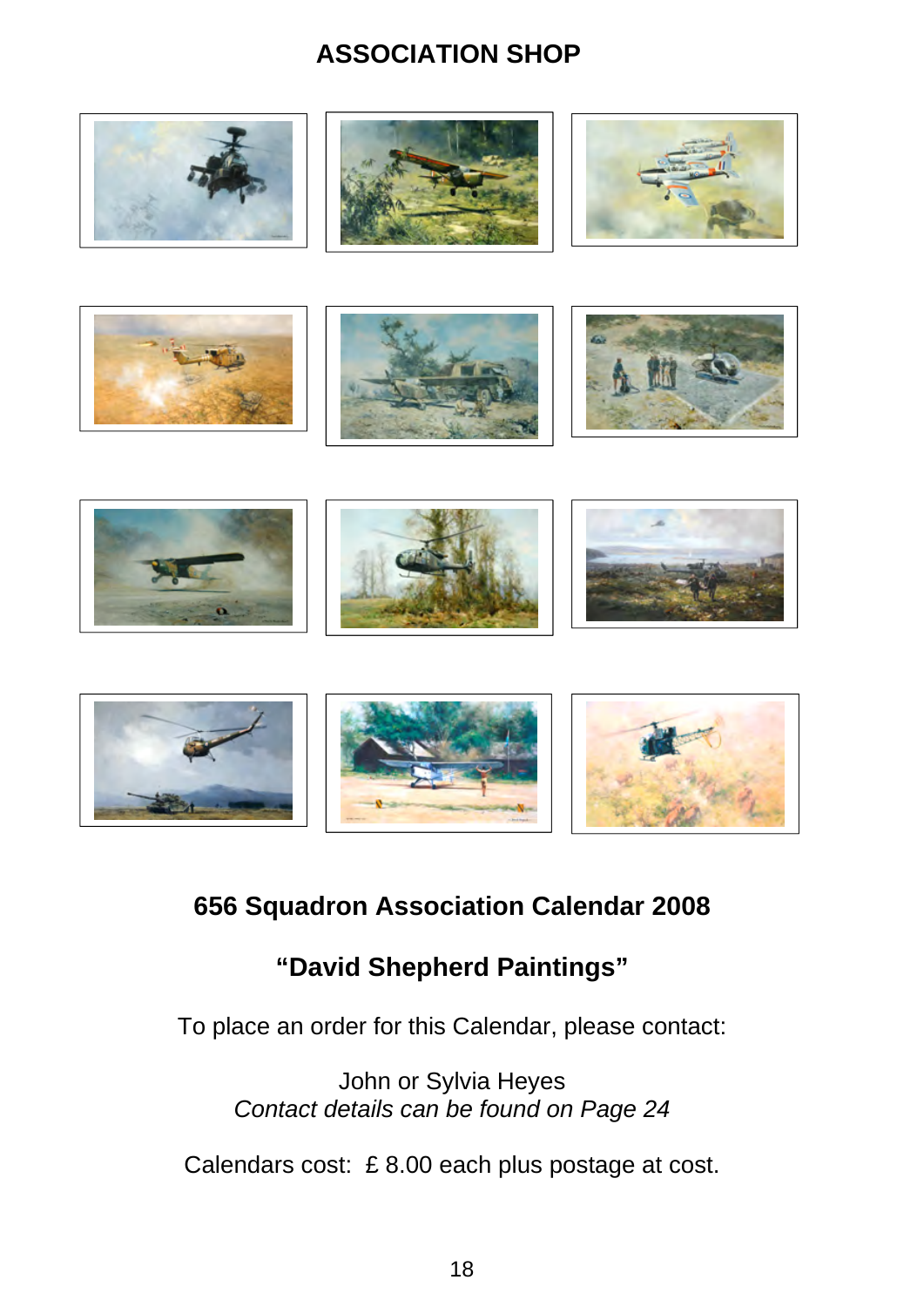

#### **656 Squadron Association Calendar 2008**

#### **"Austers"**

To place an order for this Calendar, please contact:

John or Sylvia Heyes *Contact details can be found on Page 24*

Calendars cost: £ 8.00 each plus postage at cost.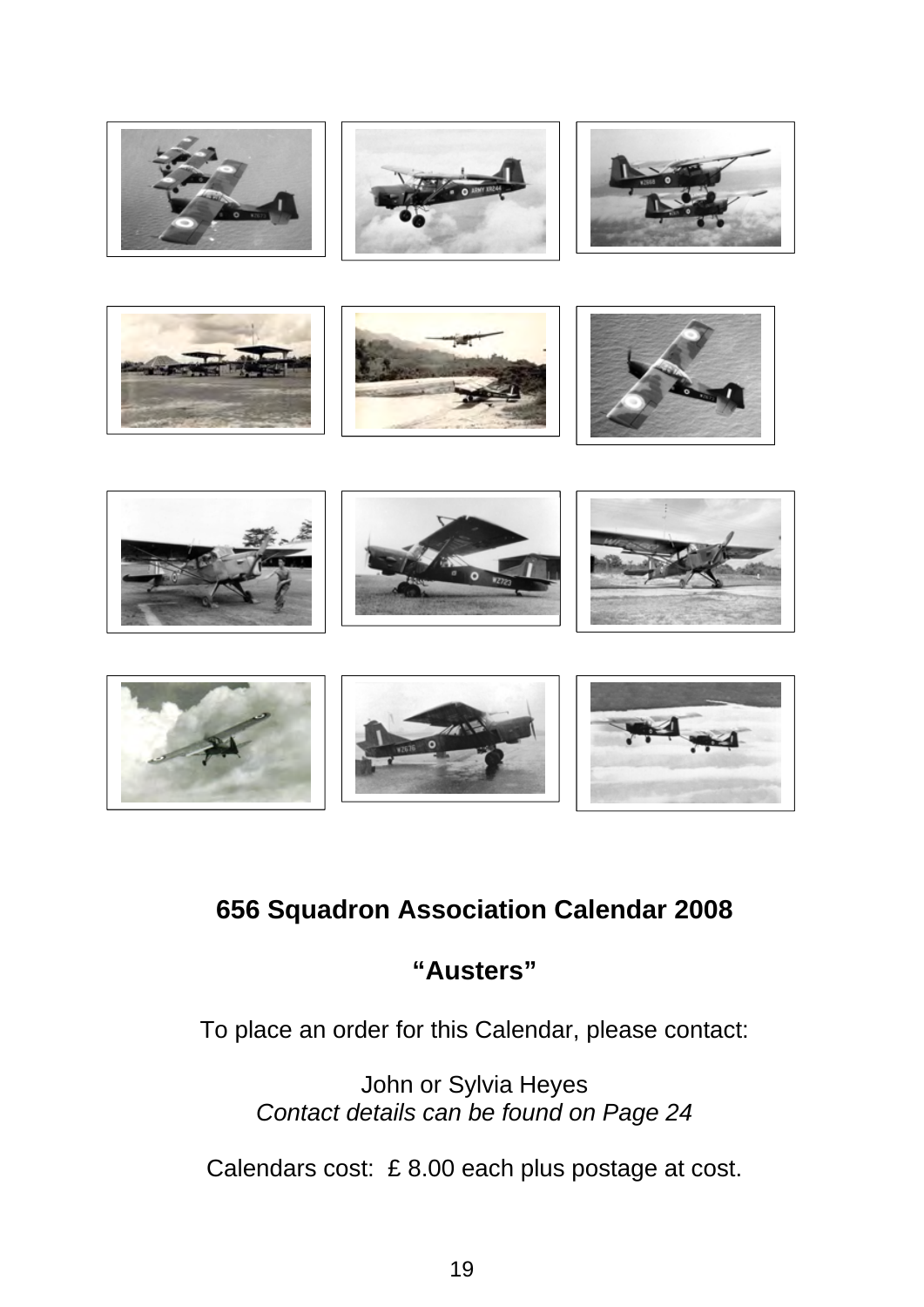#### **ASSOCIATION SHOP Cont.**



Fine Bone China Mugs @ £ 6.00 \*

Blazer badges

Gold Wire /656 Sqn @ £10.00 \* Gold Wire/AAC @ £10.00 \* Woven/656 Sqn @ £ 5.00 \*





Enamel Lapel Badges @ £ 3.00 \*

Association Tie @ £10.00 \*





 Boxed Paperweights depicting various aviation subjects @ £ 5.00 \* *List available upon request*

\* Postage on all items at cost.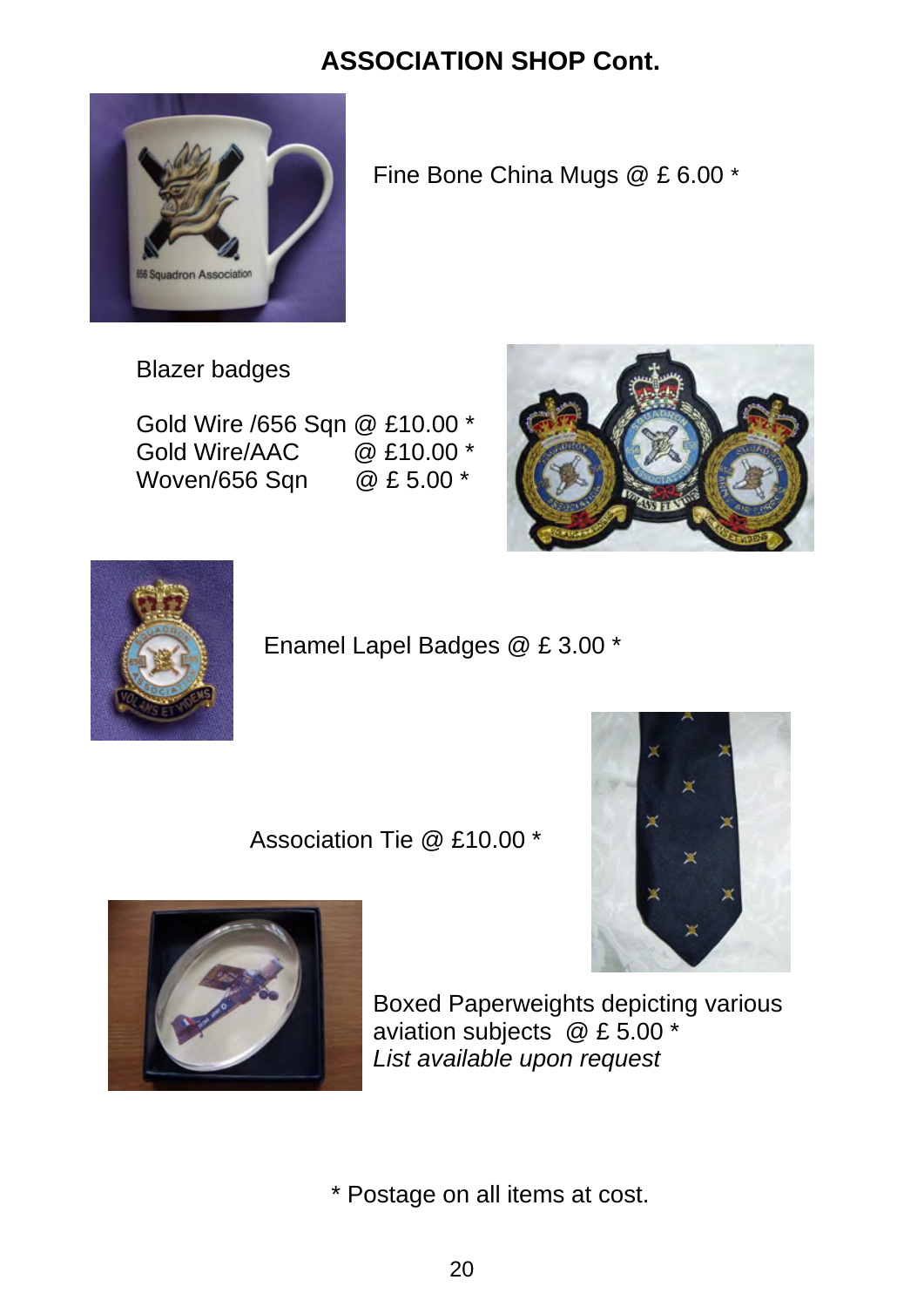#### **NOTICES**

#### **PINJAT JASA MALAYSIA MEDAL**

 There have been many enquiries to the committee as to the latest state of play for the issue of the Pinjat Jasa Malaysia Medal.

 The policy of the Malaysian Government is that the medals should be presented at semi formal parades or at organised functions. We, your committee, have invited the Malaysian High Commission Defence Attaché to our reunion dinner on the Friday 14<sup>th</sup> September to present medals to those who are attending and are entitled. We have also asked that he bring the medals for those not attending the dinner so that we can post them out to those who have applied. At the time of going to press, we have not had any confirmation that the Defence Attaché will be able to attend. Hopefully we will have his final decision before the paperwork for the reunion is posted out to attendees.

#### **ASSOCIATION BORNEO TOUR 2008**

 The Borneo Tour is being organised on our behalf by Magic of the Orient. Magic have very successfully organised our last two tours to Malaysia. We have asked them to base the tour on 12 to 14 days in Borneo based in two centres, Kota Kinabalu, Shangri la Hotel Tanjung Aru and Kuching, Hilton Hotel. No formal organised days are planned. We have asked Magic to give us quotes for days out as follows:

#### From Kota Kinabalu to:- From Kuching to :

Sandakan, Orang Utan Sanctuary Sibu<br>Brunei Kapit Brunei Kapit Labuan Island Belaga

Nanga Gaat

 If any member wishes to visit other locations, please let John Heyes know and we will obtain quotations. Day trips do not need to be booked from UK, they can be arranged when in Borneo.

We have asked Magic to build flexibility into the long haul ticketing in order that any members who wish may extend their trip to visit KL or Singapore after the Borneo section.

If you are interested in the tour and have not registered your interest (With NO commitment) please contact either John Heyes or Maurice Haynes.

To make the trip more economic, we need around 40 passengers on the tour. Those that have registered an interest will be notified of the basic costs, hopefully, by end of July.

If you have any questions or suggestions, please call or email John Heyes. *Contact details on page 24.*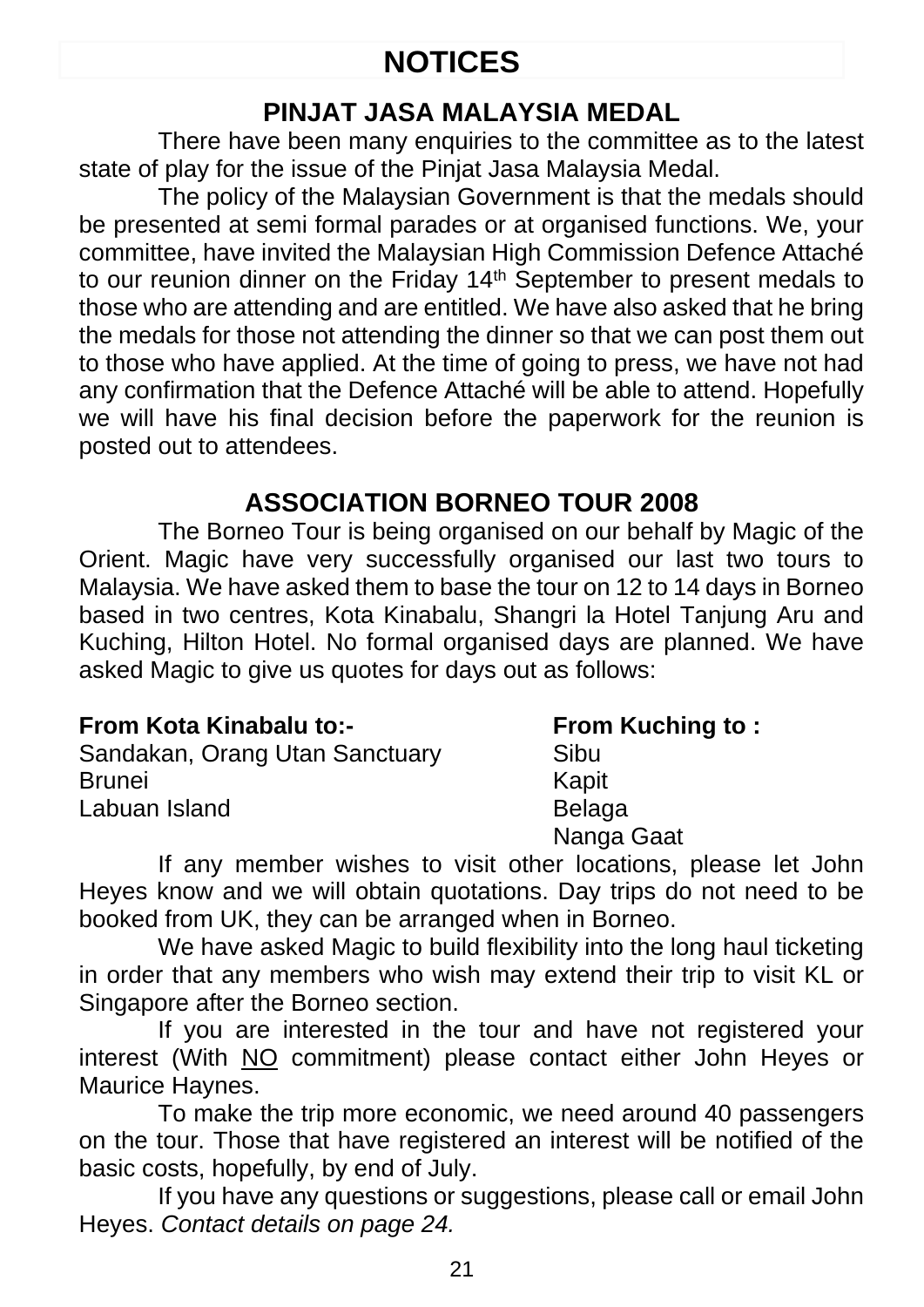#### **REUNION DINNER, OPEN DAY AND AGM**

A few notes to outline the weekend on September 14<sup>th</sup> and 15<sup>th</sup>. On Friday the 14<sup>th</sup> we are holding our reunion in the Museum at Middle Wallop. It will be a change of tempo from previous reunion dinners, more relaxing and less formal. 160 members and guests have booked in. We hope to start the evening at 1800 and finish at 2330. Somewhere in between is a carvery dinner, drinks, hopefully presentation of Pinjat Jasa Malaysia medals, drinks, speeches, drinks and meeting of friends. Transport has been arranged as required, 73 people have taken advantage.

Saturday 15<sup>th</sup> has a different flavour. First The Prince of Wales and Duchess of Cornwall are in attendance. The morning will be largely given to the formality of the occasion, followed by lunch with a pageant air show lasting up to 1800 approximately. This will be followed by Beating the Retreat. I understand in the evening there will be a survivor's party. For those attending through 656 Association (193) you will need to be seated by 10.15. There is likely to be a veteran's parade. Tickets will be despatched by 656 Association when we get the block issue from AAC mid July we hope.

 The AGM will be held on Sunday morning at 0900, in The Premier Travel Inn, Andover. Due to the lack of space, attendance will be limited to paid up members. If you have any items for the Agenda please advise the Association Secretary. *Contact details on page 24.*

 Please note, apart from the AGM all timings are still in the planning stage and may change. Further updates will be given with your tickets.

\*\*\*

#### **JOURNAL SUGGESTIONS**

Are you seeing what you want to see in your Journal? If you have any suggestions or ideas for improving the content, please do let us have them. We are constantly looking for new material from members old and new, serving or non serving. If you spot something in magazines or newspapers that you think might be of interest to other members, let us know and we will try to obtain permission to re-print them. All suggestions welcome.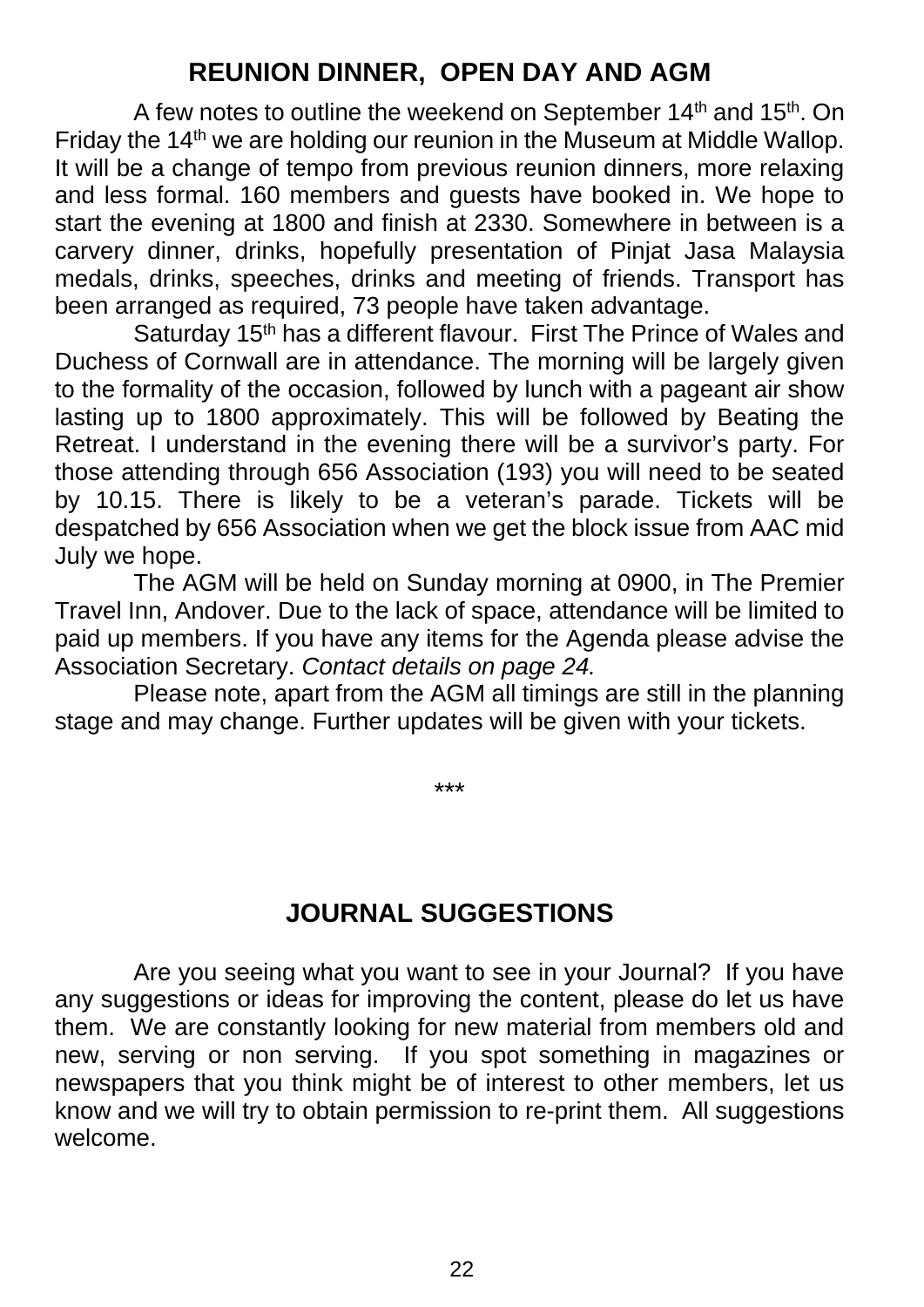| <b>REME</b> | Joined Jan. 2007 |
|-------------|------------------|
| <b>RA</b>   | Joined Jan. 2007 |
| <b>RA</b>   | Joined Jan. 2007 |
| <b>AAC</b>  | Joined Feb. 2007 |
| RA.         | Joined Feb. 2007 |
| Associate   | Joined Feb. 2007 |
| <b>REME</b> | Joined Feb. 2007 |
| <b>RAOC</b> | Joined Feb. 2007 |
| <b>FAA</b>  | Joined Mar. 2007 |
| REME        | Joined Mar. 2007 |
| <b>AAC</b>  | Joined Mar. 2007 |
| <b>REME</b> | Joined Mar. 2007 |
| AAC         | Joined Mar. 2007 |
| <b>AAC</b>  | Joined Mar. 2007 |
| <b>REME</b> | Joined Apr. 2007 |
| <b>RAF</b>  | Joined Apr. 2007 |
| Associate   | Joined Apr. 2007 |
| Associate   | Joined Apr. 2007 |
| <b>REME</b> | Joined Apr. 2007 |
| <b>REME</b> | Joined May 2007  |
| AAC         | Joined May 2007  |
|             | Joined May 2007  |
| <b>RA</b>   | Joined May 2007  |
| <b>RAF</b>  | Joined Jun. 2007 |
| AAC         | Joined Jun. 2007 |
|             | RRF/AAC          |

#### **DEATHS**

Sadly , we announce the death of the following members and offer our sincere condolences to their relatives and friends.

Col P.N.M. Jebb RA Died November 2006<br>Mr. G.D. Powley REME Died January 2007 REME Died January 2007